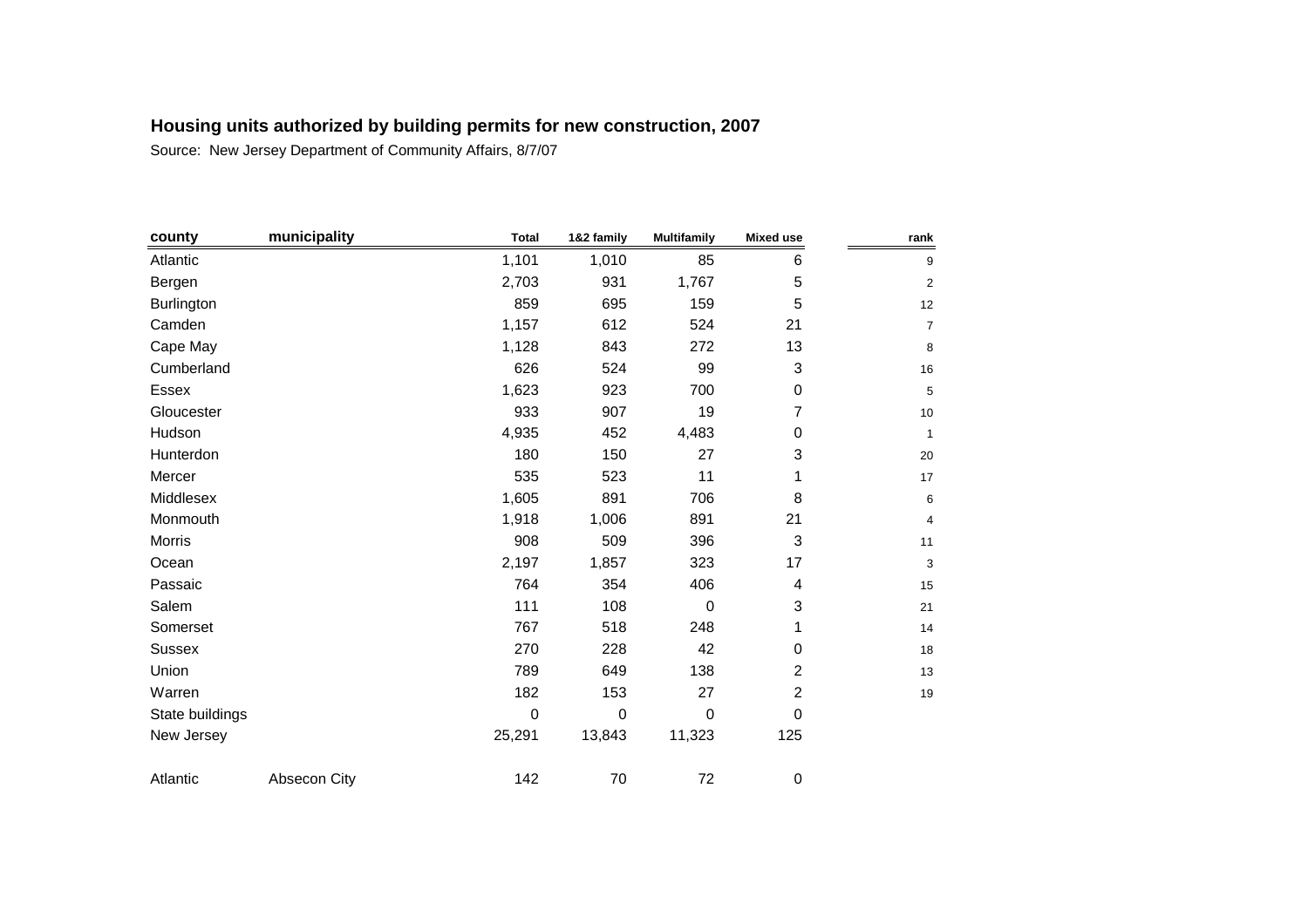| county   | municipality             | <b>Total</b> | 1&2 family | <b>Multifamily</b> | <b>Mixed use</b> | rank |
|----------|--------------------------|--------------|------------|--------------------|------------------|------|
| Atlantic | <b>Atlantic City</b>     | 64           | 58         |                    | 5                |      |
| Atlantic | <b>Brigantine City</b>   | 35           | 35         | 0                  | 0                |      |
| Atlantic | Buena Borough            | 13           | 12         | 0                  | 1                |      |
| Atlantic | Buena Vista Township     | 19           | 19         | 0                  | 0                |      |
| Atlantic | Corbin City              | 3            | 3          | 0                  | 0                |      |
| Atlantic | Egg Harbor City          | 3            | 3          | 0                  | 0                |      |
| Atlantic | Egg Harbor Township      | 335          | 335        | 0                  | 0                |      |
| Atlantic | <b>Estell Manor City</b> | 4            | 4          | $\Omega$           | 0                |      |
| Atlantic | Folsom Borough           | 3            | 3          | 0                  | 0                |      |
| Atlantic | Galloway Township        | 116          | 116        | 0                  | 0                |      |
| Atlantic | Hamilton Township        | 123          | 123        | 0                  | 0                |      |
| Atlantic | Hammonton Township       | 28           | 28         | 0                  | 0                |      |
| Atlantic | Linwood City             | 11           | 11         | 0                  | 0                |      |
| Atlantic | <b>Longport City</b>     | 28           | 28         | $\Omega$           | 0                |      |
| Atlantic | Margate City             | 49           | 37         | 12                 | 0                |      |
| Atlantic | <b>Mullica City</b>      | 12           | 12         | 0                  | 0                |      |
| Atlantic | Northfield City          | 8            | 8          | 0                  | 0                |      |
| Atlantic | Pleasantville City       | 93           | 93         | $\Omega$           | 0                |      |
| Atlantic | Port Republic City       | 2            | 2          | $\Omega$           | 0                |      |
| Atlantic | Somers Point City        | 7            | 7          | 0                  | 0                |      |
| Atlantic | <b>Ventnor City</b>      | 0            | 0          | 0                  | 0                |      |
| Atlantic | Weymouth Township        | 3            | 3          | 0                  | 0                |      |
| Bergen   | Allendale Borough        | 12           | 6          | 6                  | 0                |      |
| Bergen   | Alpine Borough           | 10           | 10         | 0                  | 0                |      |
| Bergen   | Bergenfield Borough      | 11           | 11         | 0                  | 0                |      |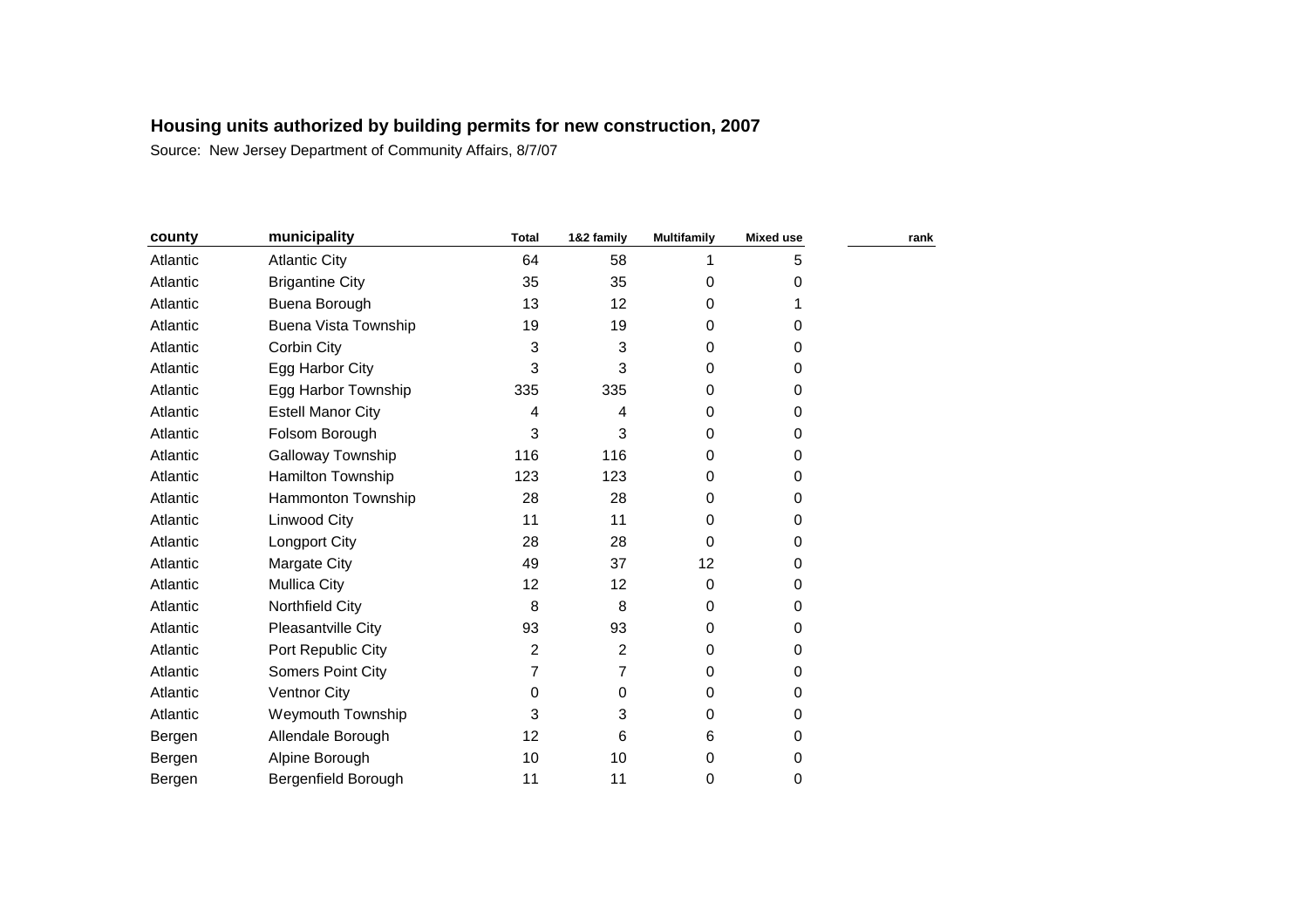| county | municipality              | <b>Total</b> | 1&2 family     | <b>Multifamily</b> | <b>Mixed use</b> | rank |
|--------|---------------------------|--------------|----------------|--------------------|------------------|------|
| Bergen | Bogota Borough            |              |                | 0                  | 0                |      |
| Bergen | Carlstadt Borough         | 14           | 14             | 0                  | 0                |      |
| Bergen | Cliffside Park Borough    | 310          | 21             | 289                | 0                |      |
| Bergen | Closter Borough           | 20           | 20             | 0                  | 0                |      |
| Bergen | Cresskill Borough         | 11           | 11             | 0                  | 0                |      |
| Bergen | Demarest Borough          | 13           | 13             | $\Omega$           | 0                |      |
| Bergen | Dumont Borough            | 14           | 14             | 0                  | 0                |      |
| Bergen | Elmwood Park Borough      | 39           | 39             | 0                  | 0                |      |
| Bergen | East Rutherford Borough   | 624          | $\overline{2}$ | 622                | 0                |      |
| Bergen | Edgewater Borough         | 77           | 22             | 55                 | 0                |      |
| Bergen | Emerson Borough           | 8            | 8              | $\Omega$           | $\Omega$         |      |
| Bergen | <b>Englewood City</b>     | 388          | 9              | 378                |                  |      |
| Bergen | Englewood Cliffs Borough  | 27           | 26             | 0                  |                  |      |
| Bergen | Fair Lawn Borough         | 9            | 8              | 0                  |                  |      |
| Bergen | Fairview Borough          | 29           | 16             | 13                 | 0                |      |
| Bergen | Fort Lee Borough          | 35           | 35             | 0                  | 0                |      |
| Bergen | Franklin Lakes Borough    | 26           | 26             | $\Omega$           | 0                |      |
| Bergen | <b>Garfield City</b>      | 19           | 19             | $\Omega$           | $\Omega$         |      |
| Bergen | Glen Rock Borough         | 6            | 6              | 0                  | 0                |      |
| Bergen | <b>Hackensack City</b>    | 42           | 8              | 34                 | 0                |      |
| Bergen | Harrington Park Borough   | 5            | 5              | 0                  | 0                |      |
| Bergen | Hasbrouck Heights Borough | 12           | 12             | 0                  | 0                |      |
| Bergen | Haworth Borough           | 6            | 6              | 0                  | 0                |      |
| Bergen | Hillsdale Borough         | 12           | $\overline{2}$ | 10                 | 0                |      |
| Bergen | Ho-Ho-Kus Borough         | 4            | 4              | 0                  | 0                |      |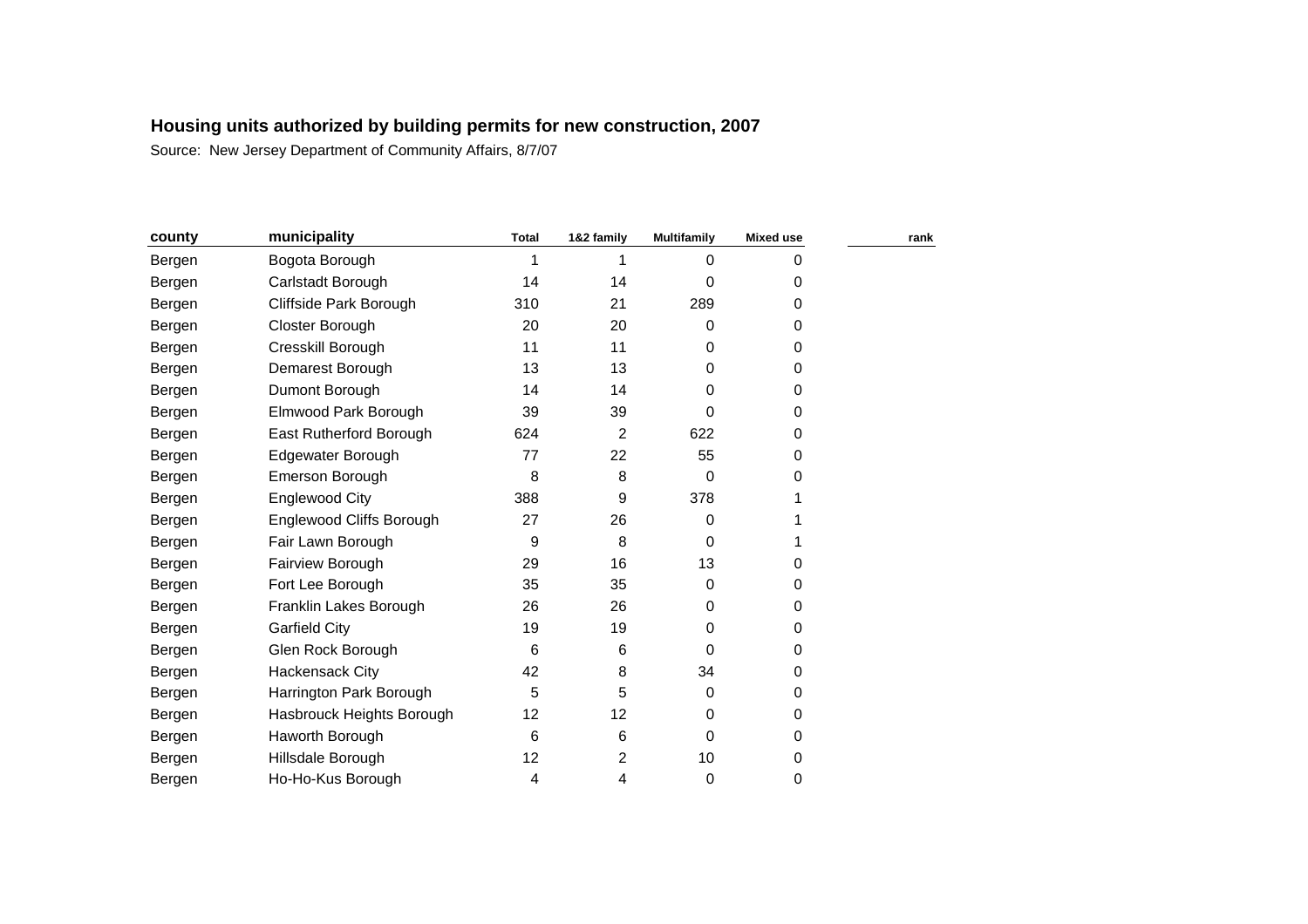| county | municipality               | <b>Total</b>   | 1&2 family     | <b>Multifamily</b> | Mixed use | rank |
|--------|----------------------------|----------------|----------------|--------------------|-----------|------|
| Bergen | Leonia Borough             | $\overline{2}$ | $\overline{2}$ | 0                  | 0         |      |
| Bergen | Little Ferry Borough       | 5              | 5              | 0                  | 0         |      |
| Bergen | Lodi Borough               | 11             | 11             | 0                  | 0         |      |
| Bergen | Lyndhurst Township         | 3              | 3              | $\Omega$           | 0         |      |
| Bergen | Mahwah Township            | 24             | 24             | 0                  | 0         |      |
| Bergen | Maywood Borough            | 1              | 1              | 0                  | 0         |      |
| Bergen | Midland Park Borough       | 3              | 3              | $\Omega$           | 0         |      |
| Bergen | Montvale Borough           | 112            | 112            | 0                  | 0         |      |
| Bergen | Moonachie Borough          | $\overline{2}$ | 2              | 0                  | 0         |      |
| Bergen | New Milford Borough        | 10             | 9              | 0                  |           |      |
| Bergen | North Arlington Borough    | $\overline{2}$ | $\overline{2}$ | $\Omega$           | 0         |      |
| Bergen | Northvale Borough          | 71             | 23             | 48                 | 0         |      |
| Bergen | Norwood Borough            | 9              | 9              | 0                  | 0         |      |
| Bergen | Oakland Borough            | 2              | 2              | $\Omega$           | 0         |      |
| Bergen | Old Tappan Borough         | 11             | 11             | 0                  | 0         |      |
| Bergen | Oradell Borough            | 2              | $\overline{2}$ | 0                  | 0         |      |
| Bergen | Palisades Park Borough     | 76             | 69             | 7                  | 0         |      |
| Bergen | Paramus Borough            | 25             | 25             | $\Omega$           | 0         |      |
| Bergen | Park Ridge Borough         | 5              | 5              | 0                  | 0         |      |
| Bergen | Ramsey Borough             | 7              | $\overline{7}$ | 0                  | 0         |      |
| Bergen | Ridgefield Borough         | 12             | 12             | 0                  | 0         |      |
| Bergen | Ridgefield Park Village    | 4              | 4              | $\Omega$           | 0         |      |
| Bergen | Ridgewood Village          | 9              | 9              | 0                  | 0         |      |
| Bergen | River Edge Borough         | 11             | 11             | 0                  | 0         |      |
| Bergen | <b>River Vale Township</b> | 11             | 11             | 0                  | 0         |      |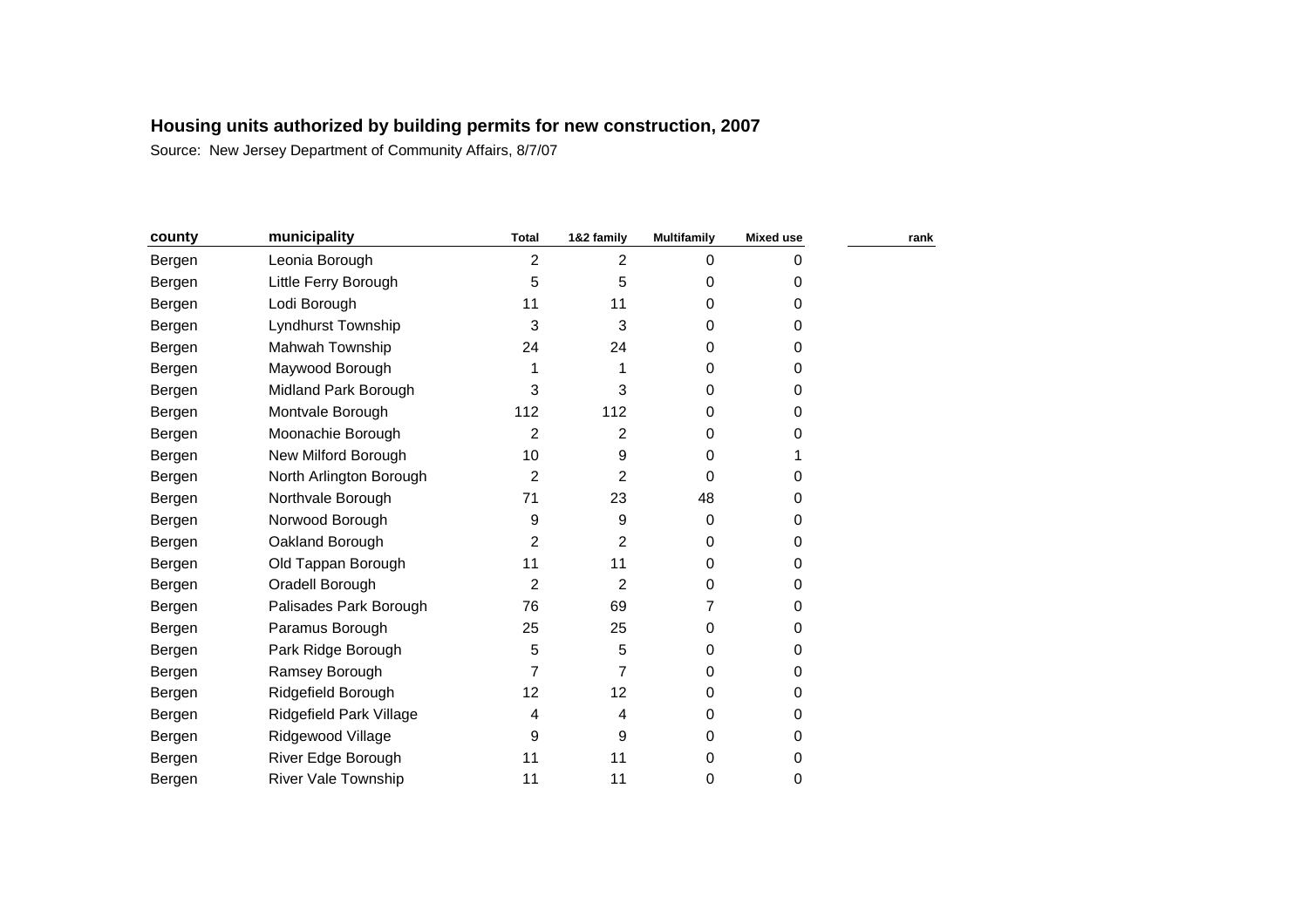| county            | municipality                 | <b>Total</b> | 1&2 family     | <b>Multifamily</b> | <b>Mixed use</b> | rank |
|-------------------|------------------------------|--------------|----------------|--------------------|------------------|------|
| Bergen            | Rochelle Park Township       |              |                | 0                  | 0                |      |
| Bergen            | Rockleigh Borough            | 0            | 0              | 0                  | 0                |      |
| Bergen            | <b>Rutherford Borough</b>    | 3            | 3              | 0                  | 0                |      |
| Bergen            | Saddle Brook Township        | 165          | 7              | 158                | 0                |      |
| Bergen            | Saddle River Borough         | 14           | 14             | 0                  | 0                |      |
| Bergen            | South Hackensack Twp         | 0            | 0              | 0                  | 0                |      |
| Bergen            | <b>Teaneck Township</b>      | 16           | 16             | 0                  | 0                |      |
| Bergen            | <b>Tenafly Borough</b>       | 182          | 35             | 147                | 0                |      |
| Bergen            | Teterboro Borough            | $\mathbf 0$  | $\mathbf 0$    | 0                  | 0                |      |
| Bergen            | Upper Saddle River Borough   | 17           | 17             | 0                  | 0                |      |
| Bergen            | <b>Waldwick Borough</b>      | 29           | 29             | 0                  | 0                |      |
| Bergen            | Wallington Borough           | 11           | 10             | 0                  |                  |      |
| Bergen            | Washington Township          | 12           | 12             | 0                  | 0                |      |
| Bergen            | Westwood Borough             | 7            | 7              | 0                  | 0                |      |
| Bergen            | Woodcliff Lake Borough       | 7            | 7              | 0                  | 0                |      |
| Bergen            | Wood-Ridge Borough           | 8            | 8              | 0                  | 0                |      |
| Bergen            | Wyckoff Township             | 17           | 17             | 0                  | 0                |      |
| <b>Burlington</b> | <b>Bass River Township</b>   | 4            | 4              | 0                  | 0                |      |
| Burlington        | <b>Beverly City</b>          | 5            | 5              | 0                  | 0                |      |
| <b>Burlington</b> | <b>Bordentown City</b>       |              |                | 0                  | 0                |      |
| <b>Burlington</b> | <b>Bordentown Township</b>   |              |                | 0                  | 0                |      |
| <b>Burlington</b> | <b>Burlington City</b>       | 2            | $\overline{2}$ | 0                  | 0                |      |
| Burlington        | <b>Burlington Township</b>   | 45           | 45             | 0                  | 0                |      |
| Burlington        | <b>Chesterfield Township</b> | 200          | 200            | 0                  | 0                |      |
| Burlington        | Cinnaminson Township         | 76           | 46             | 30                 | 0                |      |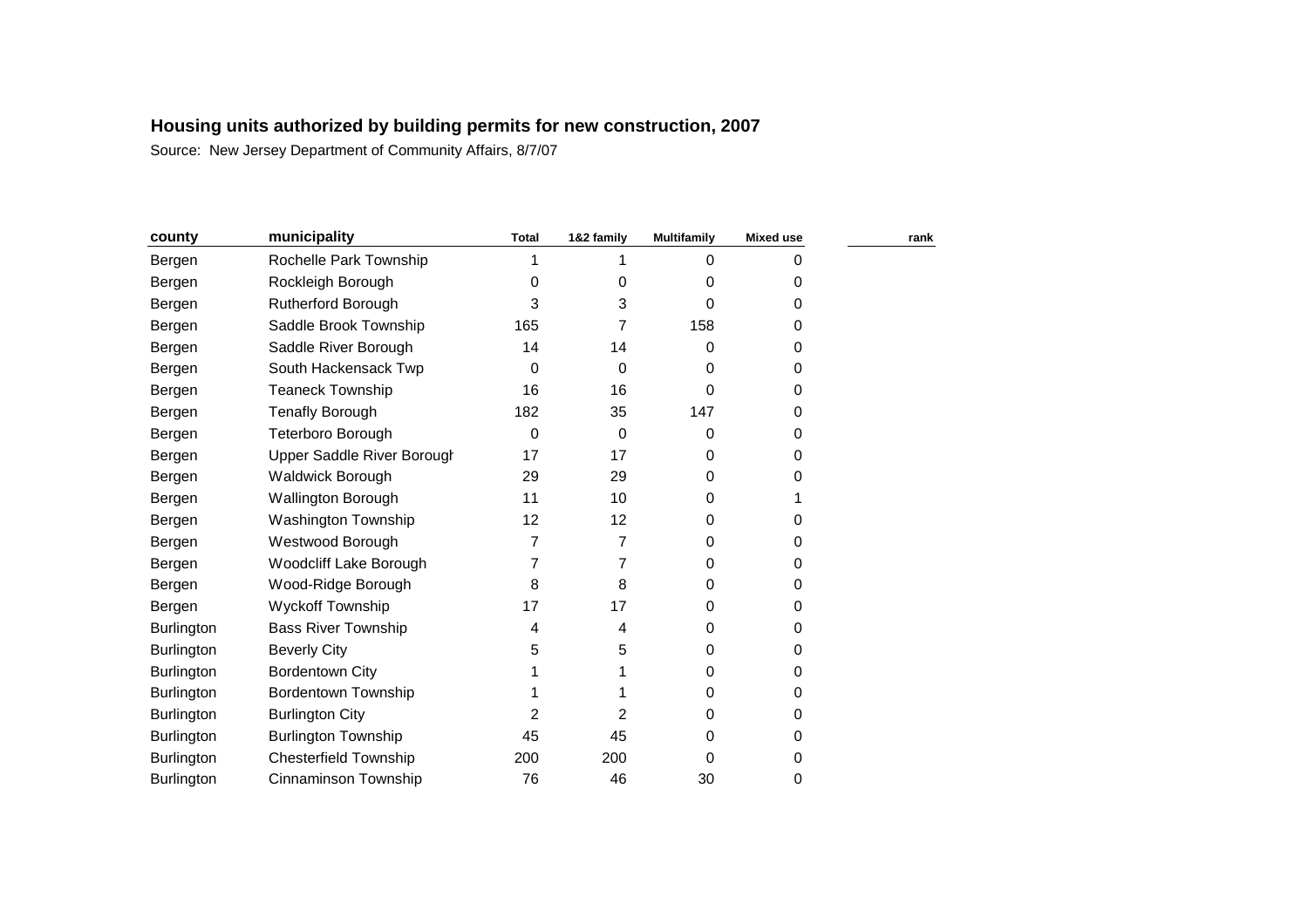| municipality                   | <b>Total</b> | 1&2 family | <b>Multifamily</b> | <b>Mixed use</b> | rank |
|--------------------------------|--------------|------------|--------------------|------------------|------|
| Delanco Township               | 91           | 0          | 90                 |                  |      |
| Delran Township                | 4            | 4          | 0                  | 0                |      |
| Eastampton Township            | 21           | 21         | 0                  | 0                |      |
| <b>Edgewater Park Township</b> |              | 1          | 0                  | 0                |      |
| Evesham Township               | 16           | 16         | 0                  | 0                |      |
| Fieldsboro Borough             | 0            | 0          | 0                  | $\Omega$         |      |
| <b>Florence Township</b>       | 35           | 35         | 0                  | 0                |      |
| Hainesport Township            | 5            | 5          | 0                  | 0                |      |
| Lumberton Township             |              | 1          | 0                  | 0                |      |
| Mansfield Township             | 37           | 37         | 0                  | 0                |      |
| Maple Shade Borough            | 8            | 8          | 0                  | 0                |      |
| <b>Medford Township</b>        | 43           | 6          | 37                 | 0                |      |
| Medford Lakes Borough          | 9            | 9          | 0                  | 0                |      |
| Moorestown Township            | 19           | 19         | 0                  | 0                |      |
| Mount Holly Township           | 4            | 4          | 0                  | 0                |      |
| Mount Laurel Township          | 45           | 45         | 0                  | 0                |      |
| New Hanover Township           | 4            | 4          | 0                  | 0                |      |
| North Hanover Township         | 18           | 14         | 0                  | 4                |      |
| Palmyra Borough                | 5            | 5          | 0                  | 0                |      |
| Pemberton Borough              | 35           | 35         | 0                  | 0                |      |
| Pemberton Township             | 33           | 33         | 0                  | 0                |      |
| <b>Riverside Township</b>      | 1            | 1          | 0                  | 0                |      |
| Riverton Borough               | 5            | 5          | 0                  | 0                |      |
| Shamong Township               |              |            | 0                  | 0                |      |
| Southampton Township           | 20           | 20         | 0                  | 0                |      |
|                                |              |            |                    |                  |      |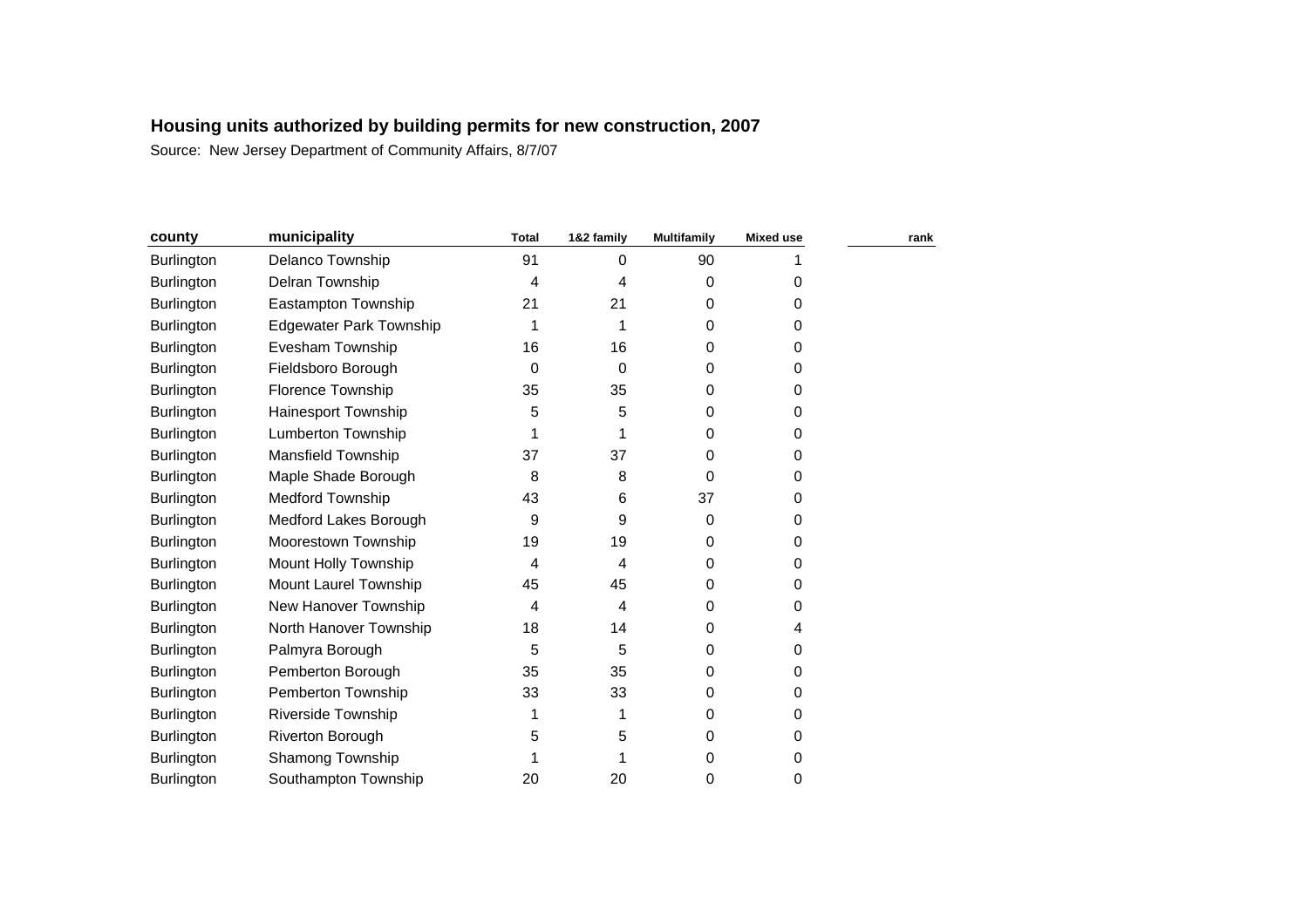| county            | municipality                | <b>Total</b>   | 1&2 family     | <b>Multifamily</b> | <b>Mixed use</b> | rank |
|-------------------|-----------------------------|----------------|----------------|--------------------|------------------|------|
| Burlington        | Springfield Township        | 2              | $\overline{2}$ | 0                  | 0                |      |
| Burlington        | <b>Tabernacle Township</b>  | 14             | 14             | 0                  | 0                |      |
| <b>Burlington</b> | <b>Washington Township</b>  | 3              | 1              | 2                  | $\Omega$         |      |
| Burlington        | <b>Westampton Township</b>  | 32             | 32             | 0                  | 0                |      |
| <b>Burlington</b> | Willingboro Township        |                | 1              | 0                  | 0                |      |
| Burlington        | Woodland Township           | 7              | 7              | 0                  | $\Omega$         |      |
| <b>Burlington</b> | Wrightstown Borough         | 5              | 5              | 0                  | 0                |      |
| Camden            | Audubon Borough             | 2              | $\overline{2}$ | 0                  | 0                |      |
| Camden            | Audubon Park Borough        | 0              | 0              | 0                  | 0                |      |
| Camden            | Barrington Borough          | 8              | 8              | 0                  | 0                |      |
| Camden            | Bellmawr Borough            | 8              | 8              | 0                  | 0                |      |
| Camden            | Berlin Borough              | 55             | 23             | 32                 | $\Omega$         |      |
| Camden            | <b>Berlin Township</b>      | 21             | 21             | 0                  | 0                |      |
| Camden            | Brooklawn Borough           | $\Omega$       | 0              | 0                  | 0                |      |
| Camden            | Camden City                 | 295            | 57             | 238                | 0                |      |
| Camden            | <b>Cherry Hill Township</b> | 27             | 27             | 0                  | 0                |      |
| Camden            | <b>Chesilhurst Borough</b>  | 16             | 16             | 0                  | $\Omega$         |      |
| Camden            | <b>Clementon Borough</b>    | 6              | 6              | 0                  | 0                |      |
| Camden            | Collingswood Borough        | 0              | 0              | 0                  | 0                |      |
| Camden            | Gibbsboro Borough           | $\overline{2}$ | $\overline{2}$ | 0                  | 0                |      |
| Camden            | <b>Gloucester City</b>      | 57             | 57             | 0                  | 0                |      |
| Camden            | <b>Gloucester Township</b>  | 5              | 5              | 0                  | 0                |      |
| Camden            | Haddon Township             | 4              | 4              | 0                  | 0                |      |
| Camden            | Haddonfield Borough         | 7              | 7              | 0                  | 0                |      |
| Camden            | Haddon Heights Borough      | 67             | 67             | 0                  | 0                |      |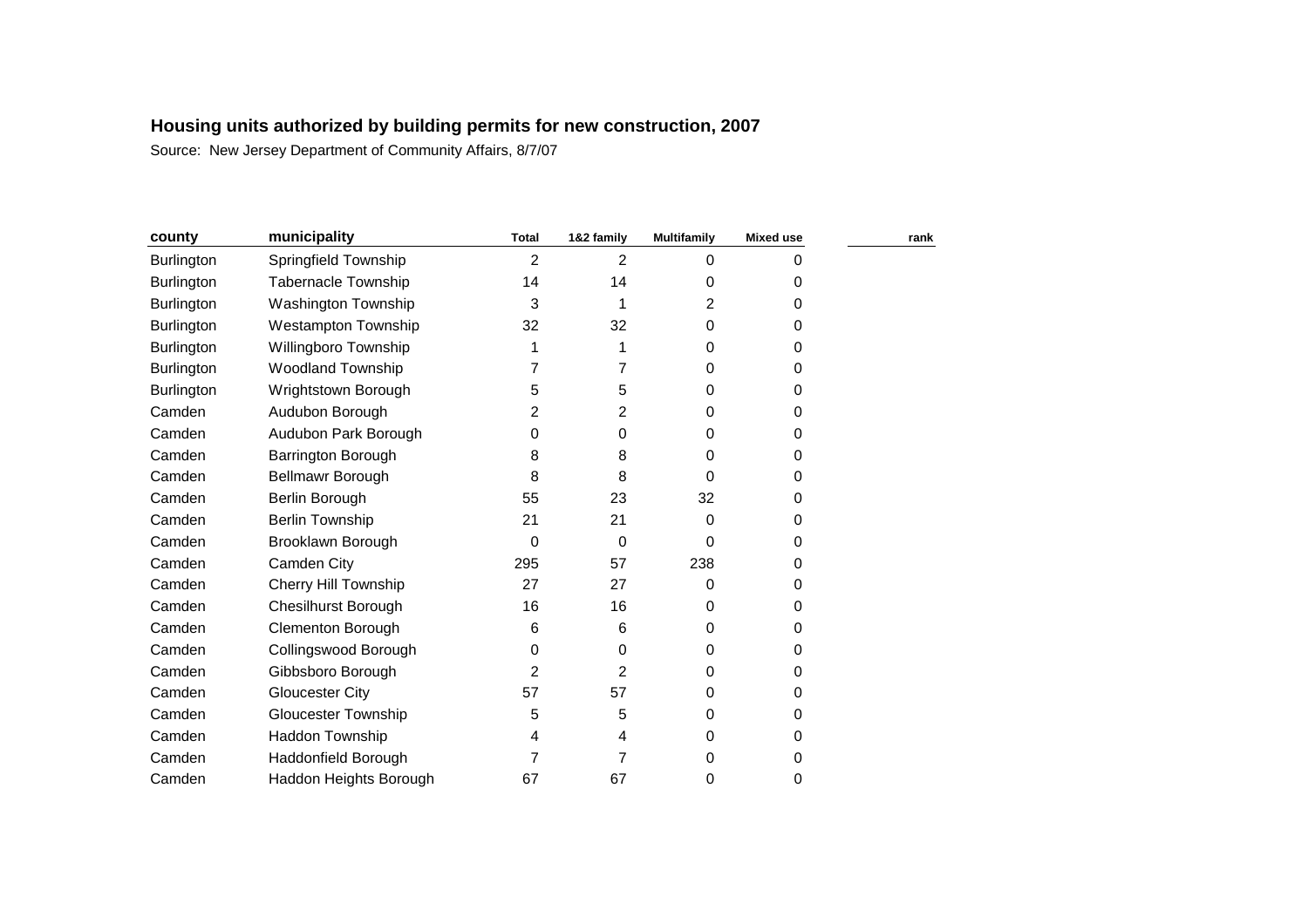| municipality            | <b>Total</b> | 1&2 family  | <b>Multifamily</b> | <b>Mixed use</b> | rank |
|-------------------------|--------------|-------------|--------------------|------------------|------|
| Hi-nella Borough        | 0            | 0           | 0                  | 0                |      |
| Laurel Springs Borough  |              |             | 0                  | 0                |      |
| Lawnside Borough        | 14           | 14          | 0                  | 0                |      |
| Lindenwold Borough      | 178          | 2           | 176                | 0                |      |
| Magnolia Borough        | 5            | 5           | 0                  | 0                |      |
| Merchantville Borough   | 0            | 0           | 0                  | 0                |      |
| Mount Ephraim Borough   |              |             | 0                  | 0                |      |
| Oaklyn Borough          | 0            | 0           | 0                  | 0                |      |
| Pennsauken Township     | 41           | 20          | 0                  | 21               |      |
| Pine Hill Borough       | 3            | 3           | 0                  | 0                |      |
| Pine Valley Borough     |              |             | 0                  | 0                |      |
| Runnemede Borough       | 5            | 5           | 0                  | 0                |      |
| Somerdale Borough       | 1            | 1           | 0                  | 0                |      |
| Stratford Borough       | 2            | 2           | 0                  | 0                |      |
| Tavistock Borough       | 0            | $\Omega$    | $\Omega$           | 0                |      |
| Voorhees Township       | 159          | 81          | 78                 | 0                |      |
| Waterford Township      | 18           | 18          | 0                  | 0                |      |
| <b>Winslow Township</b> | 148          | 148         | 0                  | 0                |      |
| Woodlynne Borough       | 0            | $\mathbf 0$ | 0                  | 0                |      |
| Avalon Borough          | 81           | 80          |                    | 0                |      |
| Cape May City           | 19           | 19          | 0                  | 0                |      |
| Cape May Point Borough  | 4            | 4           | 0                  | 0                |      |
| Dennis Township         | 9            | 9           | 0                  | 0                |      |
| Lower Township          | 249          | 39          | 210                | 0                |      |
| Middle Township         | 268          | 266         | 0                  | 2                |      |
|                         |              |             |                    |                  |      |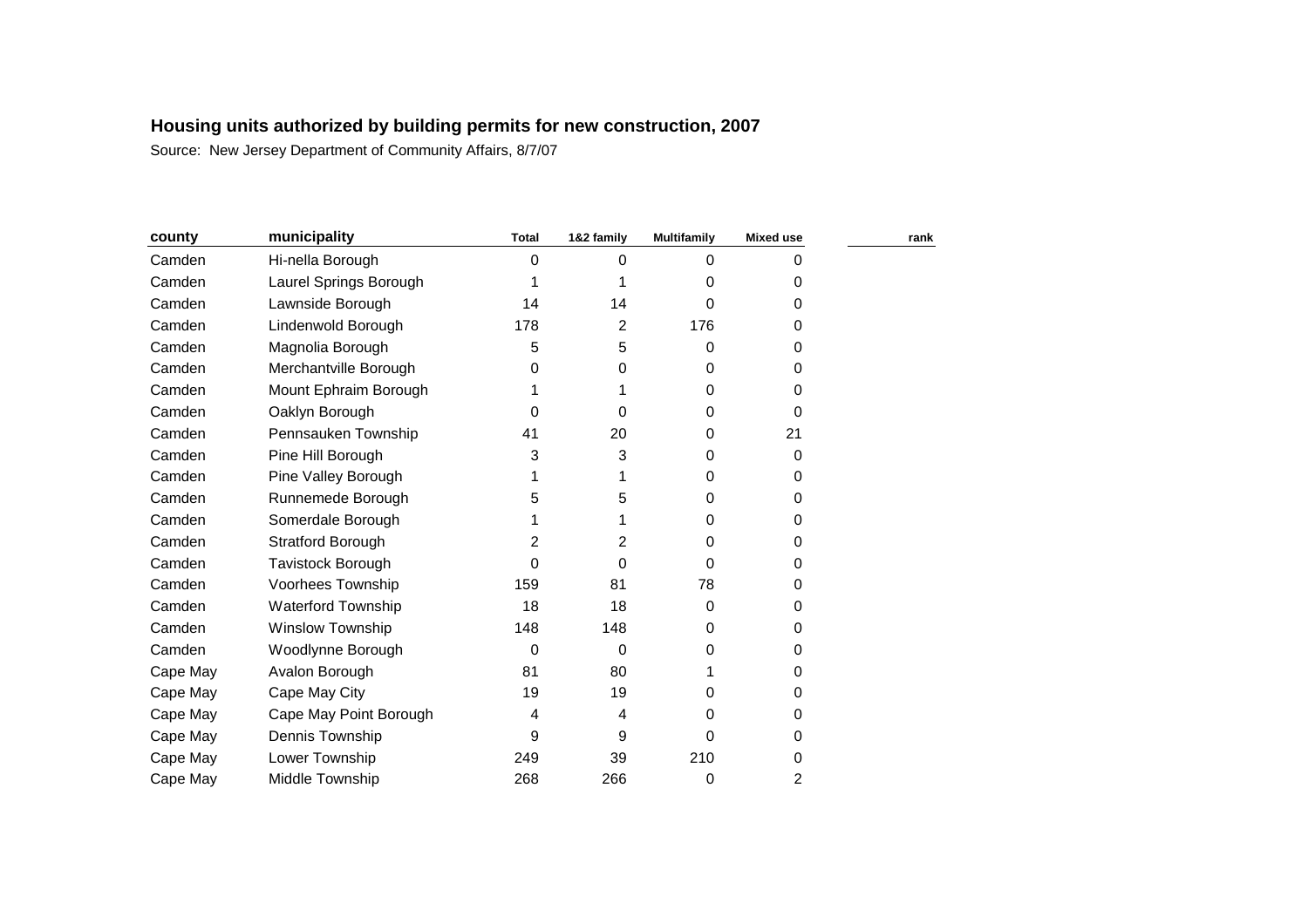| county     | municipality                    | <b>Total</b> | 1&2 family | <b>Multifamily</b> | <b>Mixed use</b> | rank |
|------------|---------------------------------|--------------|------------|--------------------|------------------|------|
| Cape May   | North Wildwood City             | 82           | 50         | 30                 | 2                |      |
| Cape May   | Ocean City                      | 154          | 142        | 12                 | 0                |      |
| Cape May   | Sea Isle City                   | 88           | 87         |                    | 0                |      |
| Cape May   | Stone Harbor Borough            | 34           | 34         | 0                  | 0                |      |
| Cape May   | <b>Upper Township</b>           | 11           | 11         | 0                  | 0                |      |
| Cape May   | West Cape May Borough           | 13           | 10         | 3                  | 0                |      |
| Cape May   | West Wildwood Borough           | 2            | 2          | 0                  | 0                |      |
| Cape May   | <b>Wildwood City</b>            | 85           | 69         | 15                 |                  |      |
| Cape May   | Wildwood Crest Borough          | 7            | 7          | 0                  | 0                |      |
| Cape May   | Woodbine Borough                | 22           | 14         | 0                  | 8                |      |
| Cumberland | <b>Bridgeton City</b>           | 72           | 72         | 0                  | 0                |      |
| Cumberland | <b>Commercial Township</b>      | 3            | 3          | 0                  | 0                |      |
| Cumberland | <b>Deerfield Township</b>       | 10           | 10         | 0                  | 0                |      |
| Cumberland | Downe Township                  | 13           | 12         | 0                  |                  |      |
| Cumberland | <b>Fairfield Township</b>       | 7            | 6          | 0                  |                  |      |
| Cumberland | <b>Greenwich Township</b>       |              |            | 0                  | 0                |      |
| Cumberland | <b>Hopewell Township</b>        | 7            | 7          | 0                  | 0                |      |
| Cumberland | Lawrence Township               |              | 0          |                    | 0                |      |
| Cumberland | Maurice River Township          | 9            | 9          | 0                  | 0                |      |
| Cumberland | Millville City                  | 235          | 154        | 81                 | 0                |      |
| Cumberland | Shiloh Borough                  | 0            | 0          | 0                  | 0                |      |
| Cumberland | <b>Stow Creek Township</b>      | 0            | $\Omega$   | 0                  | 0                |      |
| Cumberland | <b>Upper Deerfield Township</b> | 47           | 29         | 17                 |                  |      |
| Cumberland | <b>Vineland City</b>            | 221          | 221        | 0                  | 0                |      |
| Essex      | <b>Belleville Town</b>          | 103          | 69         | 34                 | 0                |      |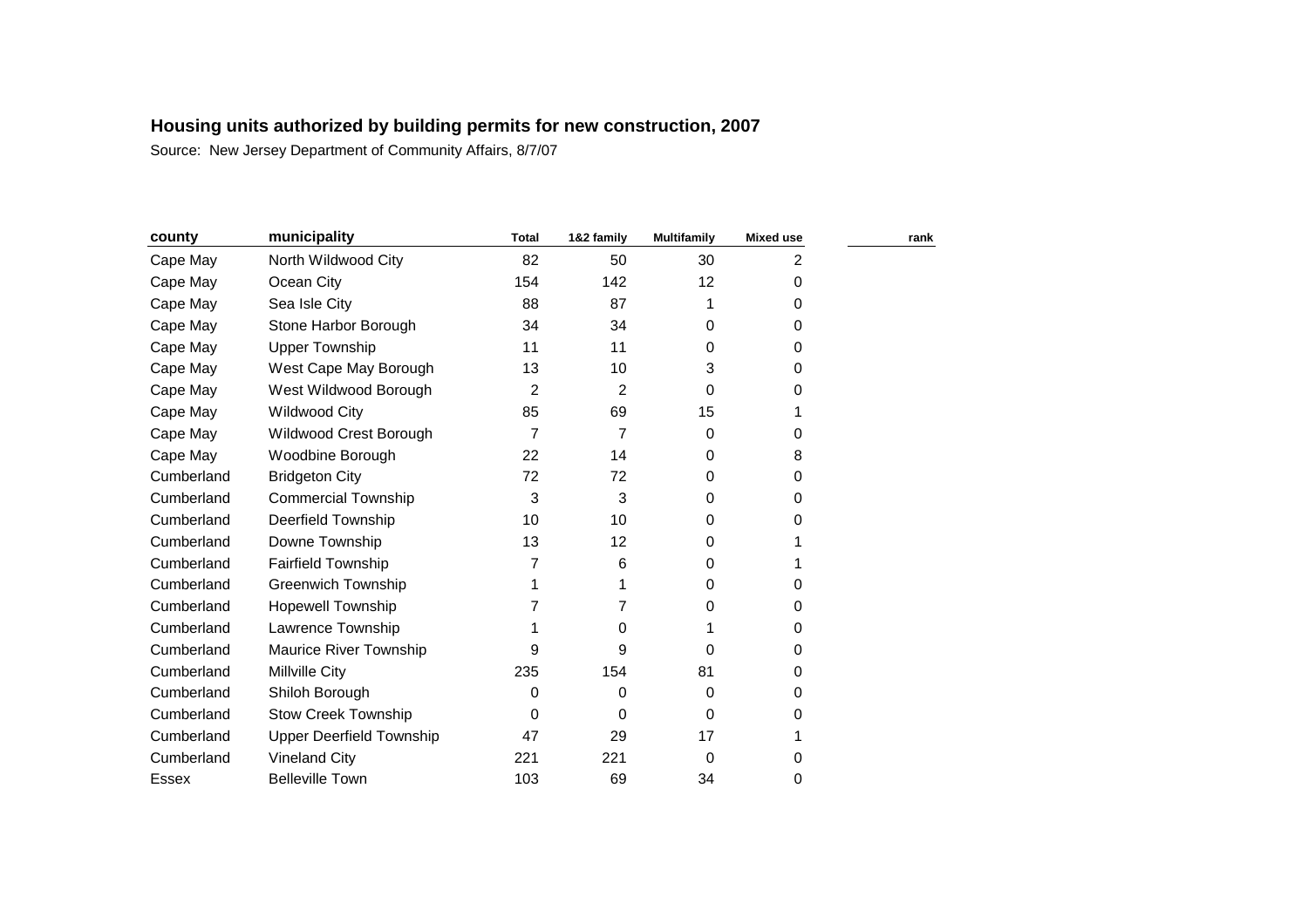| county       | municipality                | <b>Total</b>   | 1&2 family | <b>Multifamily</b> | <b>Mixed use</b> | rank |
|--------------|-----------------------------|----------------|------------|--------------------|------------------|------|
| <b>Essex</b> | <b>Bloomfield Township</b>  | $\overline{2}$ | 2          | $\Omega$           | $\Omega$         |      |
| <b>Essex</b> | Caldwell Township           |                |            | $\Omega$           | 0                |      |
| <b>Essex</b> | Cedar Grove Township        | 4              | 4          | $\Omega$           | 0                |      |
| <b>Essex</b> | East Orange City            | 131            | 116        | 15                 | 0                |      |
| Essex        | <b>Essex Fells Township</b> | 37             |            | 36                 | 0                |      |
| Essex        | Fairfield Township          | 7              | 7          | 0                  | 0                |      |
| Essex        | Glen Ridge Borough          | $\overline{2}$ | 2          | $\Omega$           | 0                |      |
| Essex        | Irvington Township          | 38             | 38         | 0                  | $\Omega$         |      |
| <b>Essex</b> | Livingston Township         | 20             | 20         | 0                  | 0                |      |
| <b>Essex</b> | Maplewood Township          | 3              | 3          | 0                  | 0                |      |
| <b>Essex</b> | Millburn Township           | 14             | 14         | 0                  | 0                |      |
| Essex        | Montclair Township          | 129            | 9          | 120                | 0                |      |
| <b>Essex</b> | <b>Newark City</b>          | 886            | 413        | 473                | 0                |      |
| <b>Essex</b> | North Caldwell Borough      | 12             | 12         | 0                  | 0                |      |
| <b>Essex</b> | Nutley Township             | 51             | 47         | 4                  | 0                |      |
| Essex        | City of Orange Township     | 58             | 40         | 18                 | 0                |      |
| Essex        | Roseland Borough            | 13             | 13         | 0                  | 0                |      |
| Essex        | South Orange Village        | 0              | 0          | 0                  | 0                |      |
| <b>Essex</b> | Verona Township             | 6              | 6          | 0                  | 0                |      |
| <b>Essex</b> | West Caldwell Township      | 5              | 5          | 0                  | 0                |      |
| <b>Essex</b> | West Orange Township        | 101            | 101        | 0                  | 0                |      |
| Gloucester   | Clayton Borough             | 18             | 18         | 0                  | 0                |      |
| Gloucester   | Deptford Township           | 54             | 54         | 0                  | 0                |      |
| Gloucester   | East Greenwich Township     | 207            | 207        | 0                  | 0                |      |
| Gloucester   | <b>Elk Township</b>         | 7              | 7          | 0                  | 0                |      |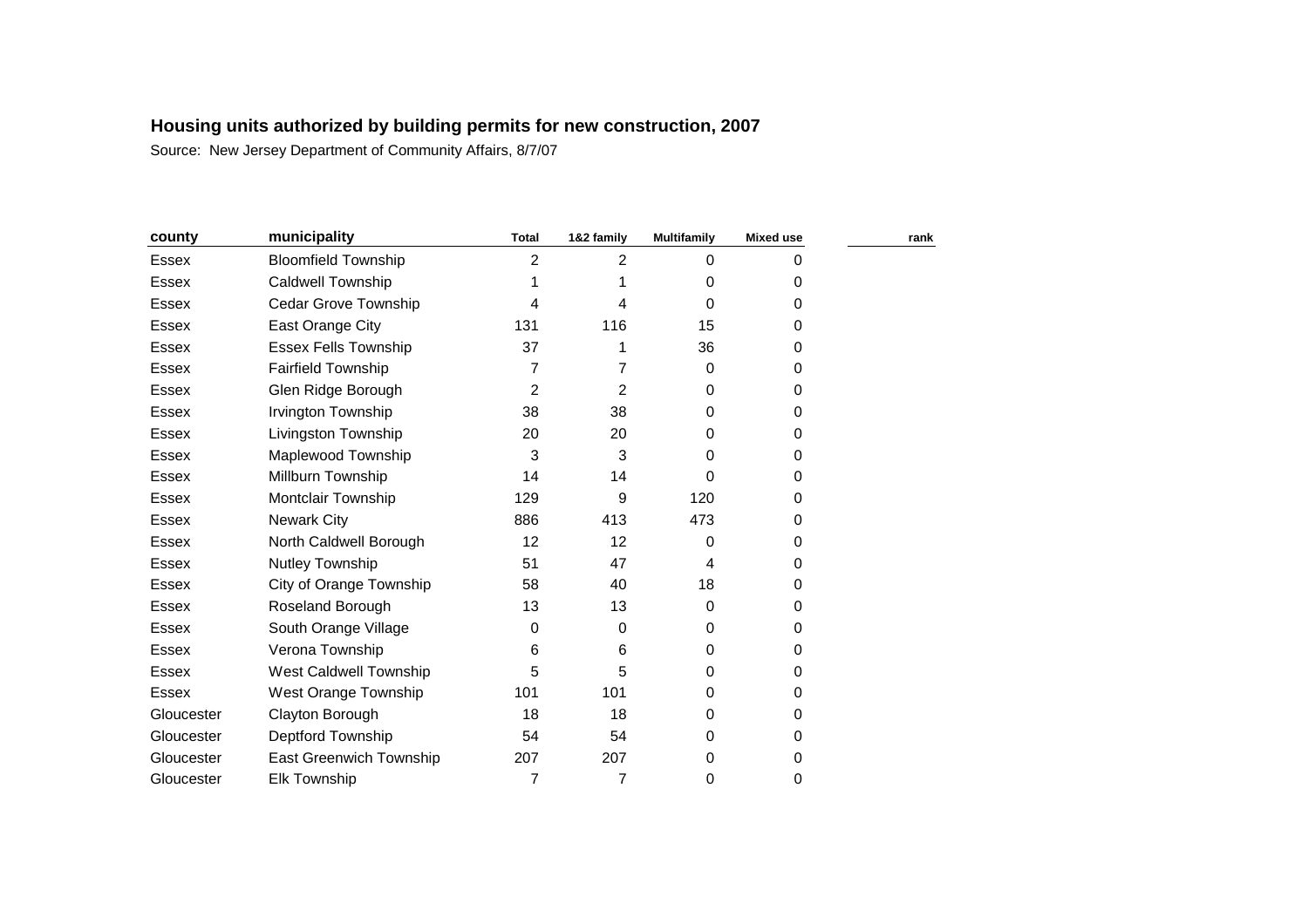| county     | municipality              | <b>Total</b> | 1&2 family        | <b>Multifamily</b> | <b>Mixed use</b> | rank |
|------------|---------------------------|--------------|-------------------|--------------------|------------------|------|
| Gloucester | Franklin Township         | 72           | 72                | 0                  | 0                |      |
| Gloucester | Glassboro Borough         | 68           | 63                | 4                  |                  |      |
| Gloucester | <b>Greenwich Township</b> |              |                   | 0                  | 0                |      |
| Gloucester | Harrison Township         | 70           | 69                | 1                  | 0                |      |
| Gloucester | Logan Township            | 19           | 19                | 0                  | 0                |      |
| Gloucester | Mantua Township           | 3            | $\overline{2}$    | 0                  |                  |      |
| Gloucester | Monroe Township           | 174          | 174               | 0                  | 0                |      |
| Gloucester | National Park Borough     | 0            | 0                 | 0                  | 0                |      |
| Gloucester | Newfield Borough          | 0            | 0                 | 0                  | $\Omega$         |      |
| Gloucester | Paulsboro Borough         | 3            | 3                 | 0                  | 0                |      |
| Gloucester | Pitman Borough            | 2            | $\overline{2}$    | 0                  | 0                |      |
| Gloucester | South Harrison Township   | 32           | 27                | 0                  | 5                |      |
| Gloucester | Swedesborough Borough     | 76           | 76                | 0                  | 0                |      |
| Gloucester | Washington Township       | 17           | 3                 | 14                 | 0                |      |
| Gloucester | Wenonah Borough           | 6            | 6                 | 0                  | 0                |      |
| Gloucester | West Deptford Township    | 12           | $12 \overline{ }$ | 0                  | 0                |      |
| Gloucester | Westville Borough         | 0            | 0                 | 0                  | 0                |      |
| Gloucester | <b>Woodbury City</b>      | 2            | 2                 | 0                  | 0                |      |
| Gloucester | Woodbury Heights Borough  | 4            | 4                 | 0                  | $\Omega$         |      |
| Gloucester | <b>Woolwich Township</b>  | 86           | 86                | 0                  | 0                |      |
| Hudson     | <b>Bayonne City</b>       | 229          | 50                | 179                | 0                |      |
| Hudson     | East Newark Borough       | 0            | $\mathbf 0$       | 0                  | 0                |      |
| Hudson     | Guttenberg Town           | 44           | 12                | 32                 | 0                |      |
| Hudson     | <b>Harrison Town</b>      | 520          | 23                | 497                | 0                |      |
| Hudson     | Hoboken City              | 395          | 2                 | 393                | 0                |      |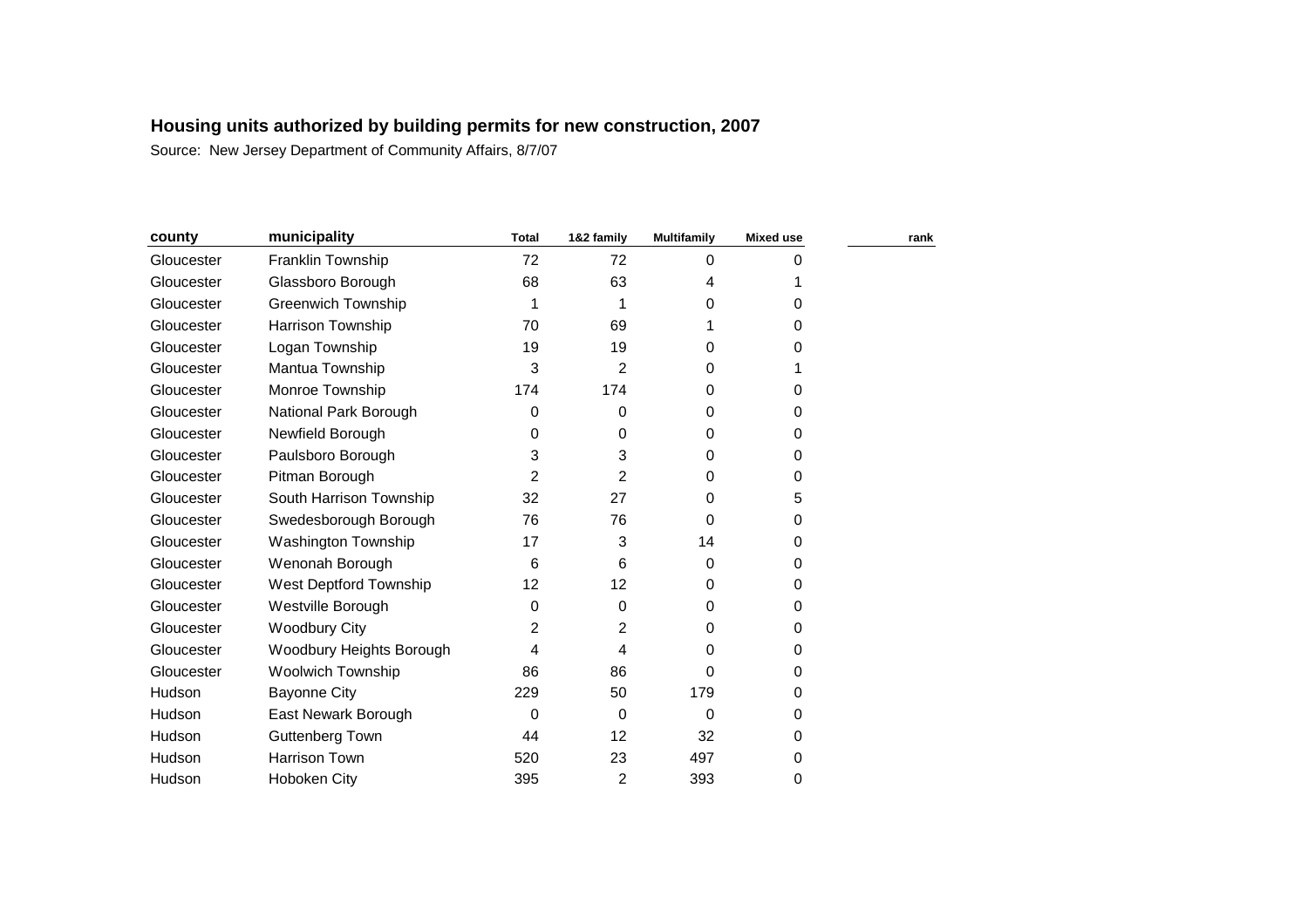| county        | municipality                | <b>Total</b>   | 1&2 family | <b>Multifamily</b> | <b>Mixed use</b> | rank |
|---------------|-----------------------------|----------------|------------|--------------------|------------------|------|
| <b>Hudson</b> | Jersey City                 | 2,705          | 245        | 2,460              | 0                |      |
| Hudson        | Kearny Town                 | 23             | 20         | 3                  | 0                |      |
| Hudson        | North Bergen Township       | $\overline{2}$ | 2          | $\Omega$           | 0                |      |
| Hudson        | Secaucus Town               | 402            | 55         | 347                | 0                |      |
| Hudson        | <b>Union City</b>           | 348            | 0          | 348                | 0                |      |
| <b>Hudson</b> | Weehawken Township          | 68             | 17         | 51                 | 0                |      |
| Hudson        | West New York Town          | 199            | 26         | 173                | 0                |      |
| Hunterdon     | Alexandria Township         | 16             | 16         | 0                  | 0                |      |
| Hunterdon     | <b>Bethlehem Township</b>   |                | 1          | 0                  | 0                |      |
| Hunterdon     | <b>Bloomsbury Borough</b>   | 0              | 0          | 0                  | 0                |      |
| Hunterdon     | Califon Borough             |                | 1          | 0                  | 0                |      |
| Hunterdon     | Clinton Town                | 0              | 0          | 0                  | 0                |      |
| Hunterdon     | Clinton Township            | 9              | 9          | $\Omega$           | 0                |      |
| Hunterdon     | <b>Delaware Township</b>    | 8              | 8          | 0                  | 0                |      |
| Hunterdon     | <b>East Amwell Township</b> | 3              | 3          | $\Omega$           | 0                |      |
| Hunterdon     | Flemington Borough          | 0              | 0          | 0                  | 0                |      |
| Hunterdon     | Franklin Township           | 5              | 5          | 0                  | 0                |      |
| Hunterdon     | Frenchtown Borough          |                |            | $\Omega$           | 0                |      |
| Hunterdon     | Glen Gardner Borough        |                | 1          | 0                  | 0                |      |
| Hunterdon     | Hampton Borough             | 0              | 0          | 0                  | 0                |      |
| Hunterdon     | High Bridge Borough         | 0              | 0          | 0                  | 0                |      |
| Hunterdon     | <b>Holland Township</b>     | 6              | 6          | 0                  | 0                |      |
| Hunterdon     | Kingwood Township           | 8              | 8          | 0                  | 0                |      |
| Hunterdon     | Lambertville City           | 19             | 17         |                    |                  |      |
| Hunterdon     | Lebanon Borough             | 0              | 0          | 0                  | 0                |      |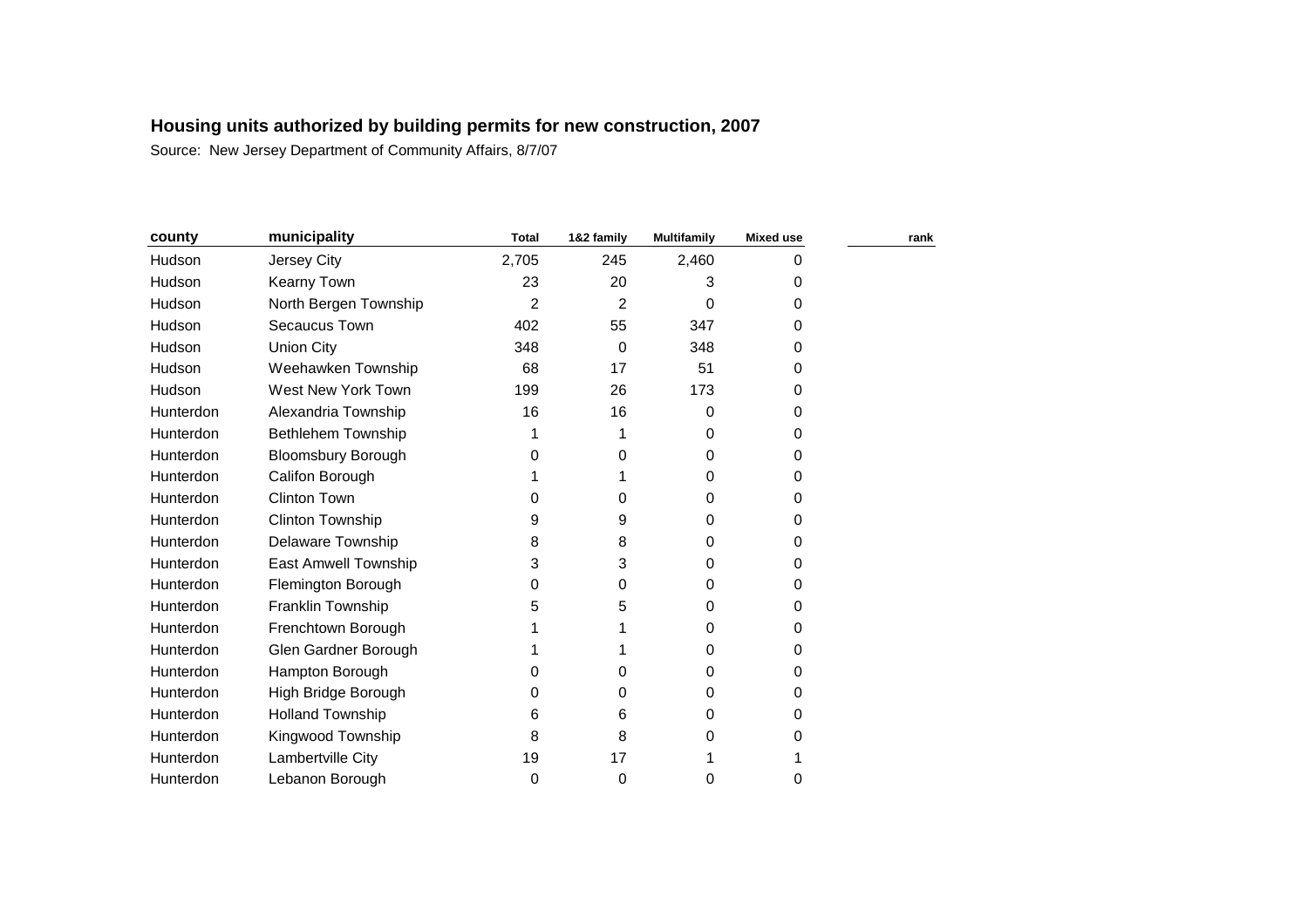| county    | municipality               | <b>Total</b> | 1&2 family  | <b>Multifamily</b> | <b>Mixed use</b> | rank |
|-----------|----------------------------|--------------|-------------|--------------------|------------------|------|
| Hunterdon | Lebanon Township           | 4            | 4           | 0                  | 0                |      |
| Hunterdon | Milford Borough            | 0            | 0           | 0                  | 0                |      |
| Hunterdon | Raritan Township           | 18           | 17          | 0                  |                  |      |
| Hunterdon | <b>Readington Township</b> | 41           | 15          | 26                 | 0                |      |
| Hunterdon | Stockton Borough           | 0            | 0           | 0                  | 0                |      |
| Hunterdon | Tewksbury Township         | 13           | 13          | 0                  | 0                |      |
| Hunterdon | Union Township             | 20           | 20          | 0                  | 0                |      |
| Hunterdon | West Amwell Township       | 6            | 5           | 0                  |                  |      |
| Mercer    | East Windsor Township      | 36           | 36          | 0                  | 0                |      |
| Mercer    | Ewing Township             | 4            | 4           | 0                  | 0                |      |
| Mercer    | Hamilton Township          | 217          | 207         | 10                 | 0                |      |
| Mercer    | Hightstown Borough         | 23           | 23          | 0                  | 0                |      |
| Mercer    | Hopewell Borough           | 0            | 0           | 0                  | 0                |      |
| Mercer    | <b>Hopewell Township</b>   | 7            | 7           | 0                  | 0                |      |
| Mercer    | Lawrence Township          | 19           | 19          | 0                  | 0                |      |
| Mercer    | Pennington Borough         |              |             | 0                  | 0                |      |
| Mercer    | Princeton Borough          | 0            | $\mathbf 0$ | 0                  | 0                |      |
| Mercer    | Princeton Township         | 12           | 12          | 0                  | 0                |      |
| Mercer    | <b>Trenton City</b>        | 59           | 57          |                    |                  |      |
| Mercer    | Robbinsville Township      | 95           | 95          | 0                  | 0                |      |
| Mercer    | West Windsor Township      | 62           | 62          | 0                  | 0                |      |
| Middlesex | Carteret Borough           | 212          | 20          | 192                | 0                |      |
| Middlesex | Cranbury Township          | 2            | 0           | 0                  | 2                |      |
| Middlesex | Dunellen Borough           | 2            |             | 0                  |                  |      |
| Middlesex | East Brunswick Township    | 43           | 43          | 0                  | 0                |      |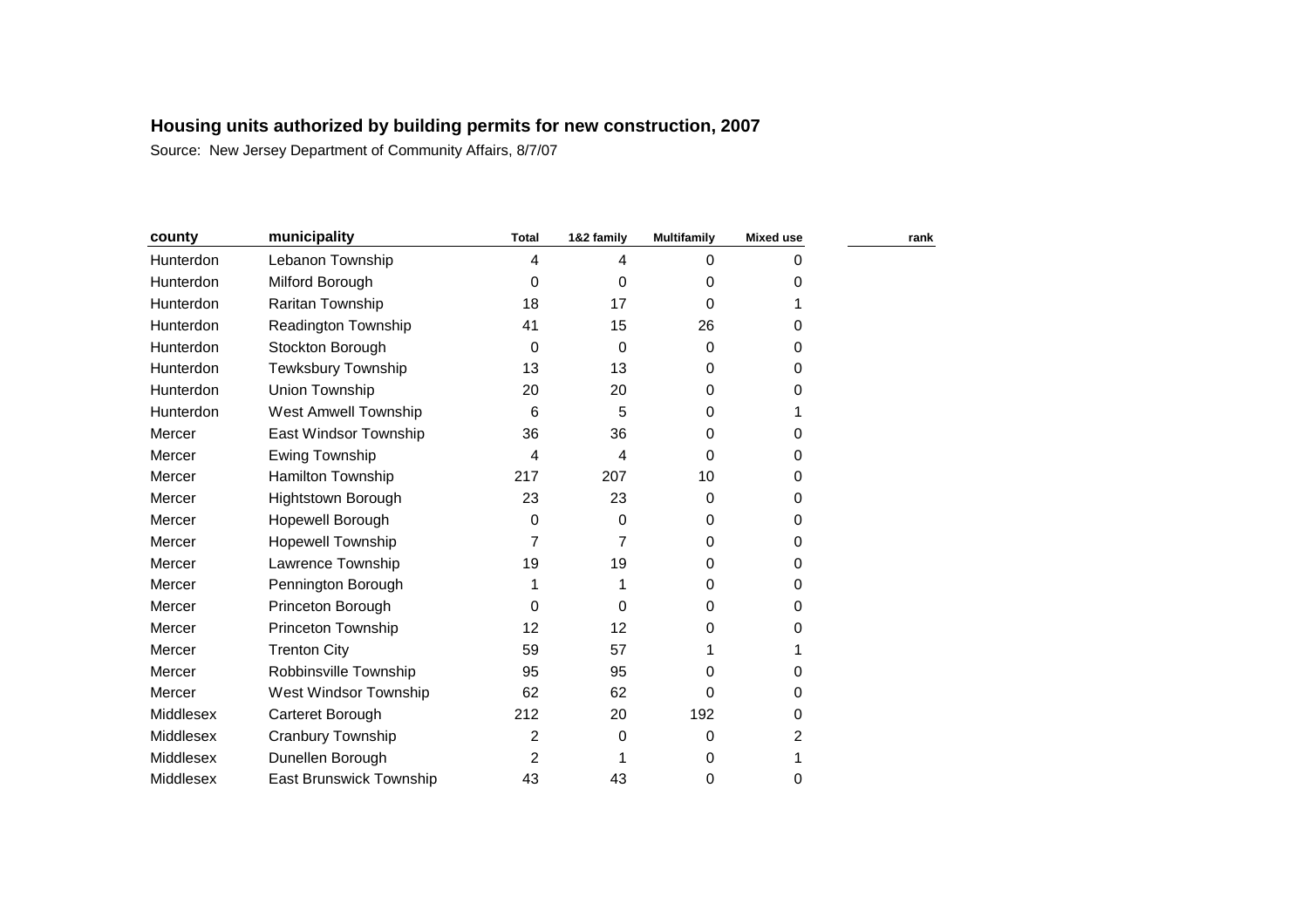| county    | municipality                 | <b>Total</b>            | 1&2 family | <b>Multifamily</b> | <b>Mixed use</b> | rank |
|-----------|------------------------------|-------------------------|------------|--------------------|------------------|------|
| Middlesex | Edison Township              | 38                      | 37         | $\mathbf 0$        |                  |      |
| Middlesex | Helmetta Borough             | 3                       | 3          | 0                  | 0                |      |
| Middlesex | <b>Highland Park Borough</b> | 2                       | 0          | 0                  | 2                |      |
| Middlesex | Jamesburg Borough            | 5                       | 3          | 0                  | 2                |      |
| Middlesex | Old Bridge Township          | 36                      | 36         | 0                  | 0                |      |
| Middlesex | Metuchen Borough             | 11                      | 11         | 0                  | 0                |      |
| Middlesex | Middlesex Borough            | 8                       | 8          | 0                  | 0                |      |
| Middlesex | Milltown Borough             |                         |            | 0                  | 0                |      |
| Middlesex | Monroe Township              | 417                     | 356        | 61                 | 0                |      |
| Middlesex | <b>New Brunswick City</b>    | 410                     | 16         | 394                | 0                |      |
| Middlesex | North Brunswick Township     | 29                      | 29         | 0                  | 0                |      |
| Middlesex | Perth Amboy City             | 47                      | 32         | 15                 | 0                |      |
| Middlesex | Piscataway Township          | 17                      | 17         | 0                  | 0                |      |
| Middlesex | Plainsboro Township          | 11                      | 11         | 0                  | 0                |      |
| Middlesex | Sayreville Borough           | 25                      | 25         | 0                  | 0                |      |
| Middlesex | South Amboy City             | 25                      | 5          | 20                 | 0                |      |
| Middlesex | South Brunswick Township     | 187                     | 187        | 0                  | 0                |      |
| Middlesex | South Plainfield Borough     | 6                       | 6          | 0                  | 0                |      |
| Middlesex | South River Borough          | 12                      | 12         | 0                  | 0                |      |
| Middlesex | Spotswood Borough            | $\overline{\mathbf{4}}$ | 4          | $\Omega$           | 0                |      |
| Middlesex | Woodbridge Township          | 52                      | 28         | 24                 | 0                |      |
| Monmouth  | Allenhurst Borough           | 2                       | 1          |                    | 0                |      |
| Monmouth  | Allentown Borough            | 0                       | 0          | 0                  | 0                |      |
| Monmouth  | <b>Asbury Park City</b>      | 28                      | 19         | 9                  | 0                |      |
| Monmouth  | Atlantic Highlands Borough   | 4                       | 2          |                    | 1                |      |
|           |                              |                         |            |                    |                  |      |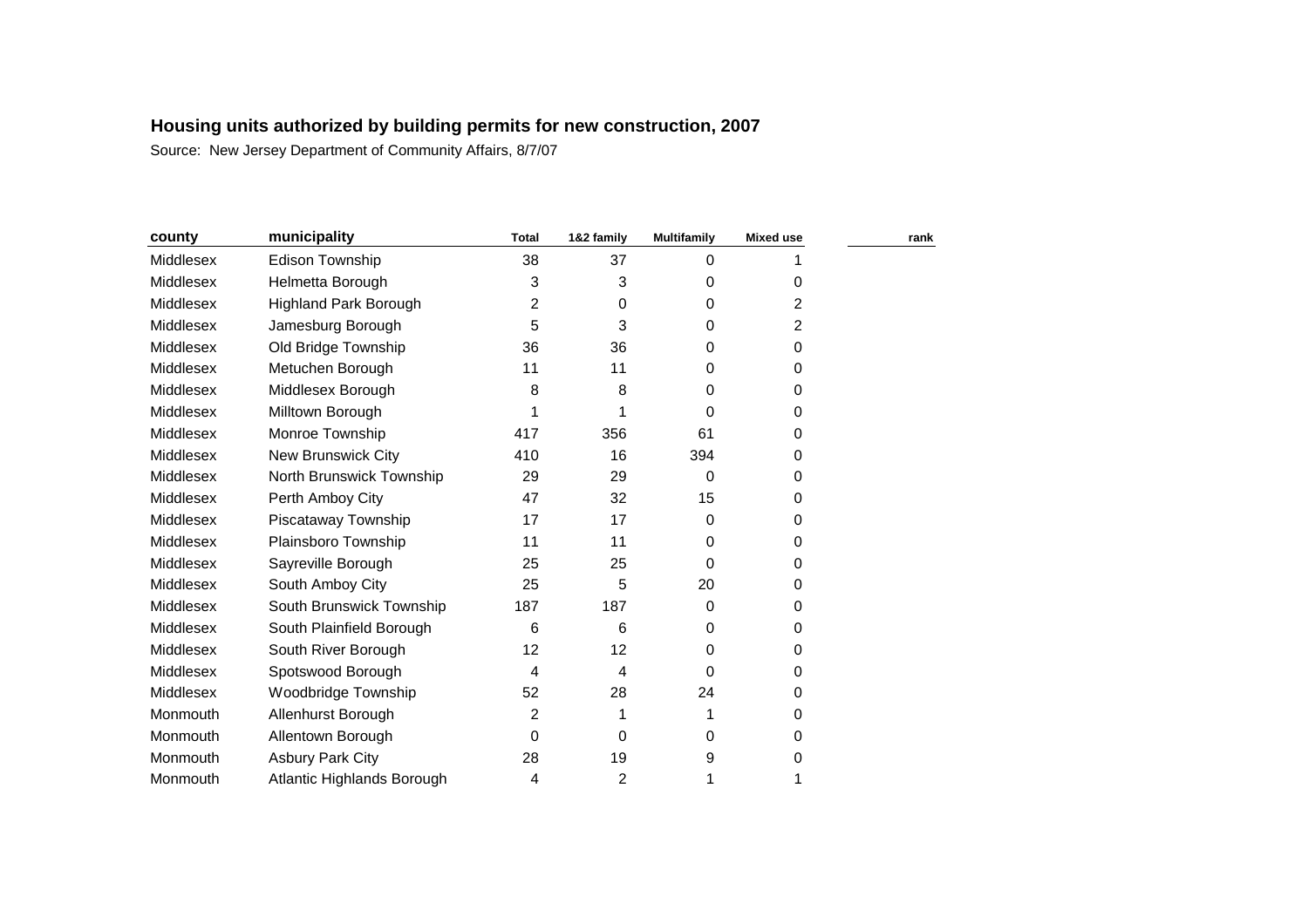| county   | municipality                 | <b>Total</b> | 1&2 family | <b>Multifamily</b> | <b>Mixed use</b> | rank |
|----------|------------------------------|--------------|------------|--------------------|------------------|------|
| Monmouth | Avon-by-the-Sea Borough      | 20           | 8          | 12                 | 0                |      |
| Monmouth | <b>Belmar Borough</b>        | 30           | 27         | 3                  | 0                |      |
| Monmouth | <b>Bradley Beach Borough</b> | 22           | 6          | 16                 | 0                |      |
| Monmouth | <b>Brielle Borough</b>       | 11           | 11         | 0                  | 0                |      |
| Monmouth | <b>Colts Neck Township</b>   | 14           | 14         | 0                  | 0                |      |
| Monmouth | Deal Borough                 | 12           | 12         | 0                  | $\Omega$         |      |
| Monmouth | Eatontown Borough            | 77           | 5          | 72                 | 0                |      |
| Monmouth | Englishtown Borough          | 0            | 0          | 0                  | 0                |      |
| Monmouth | Fair Haven Borough           | 11           | 11         | 0                  | 0                |      |
| Monmouth | Farmingdale Borough          |              |            | 0                  | 0                |      |
| Monmouth | Freehold Borough             | 3            | 3          | 0                  | $\Omega$         |      |
| Monmouth | Freehold Township            | 16           | 16         | 0                  | 0                |      |
| Monmouth | <b>Highlands Borough</b>     |              |            | 0                  | 0                |      |
| Monmouth | <b>Holmdel Township</b>      | 29           | 29         | 0                  | 0                |      |
| Monmouth | <b>Howell Township</b>       | 118          | 118        | 0                  | 0                |      |
| Monmouth | Interlaken Borough           | 0            | 0          | 0                  | $\Omega$         |      |
| Monmouth | Keansburg Borough            | 17           |            | 16                 | 0                |      |
| Monmouth | Keyport Borough              | 6            | 6          | 0                  | 0                |      |
| Monmouth | Little Silver Borough        | 13           | 13         | 0                  | 0                |      |
| Monmouth | Loch Arbour Village          | 0            | 0          | 0                  | 0                |      |
| Monmouth | Long Branch City             | 238          | 22         | 216                | 0                |      |
| Monmouth | Manalapan Township           | 229          | 223        | 6                  | 0                |      |
| Monmouth | Manasquan Borough            | 29           | 29         | 0                  | 0                |      |
| Monmouth | <b>Marlboro Township</b>     | 159          | 51         | 108                | 0                |      |
| Monmouth | Matawan Borough              | 4            | 4          | 0                  | 0                |      |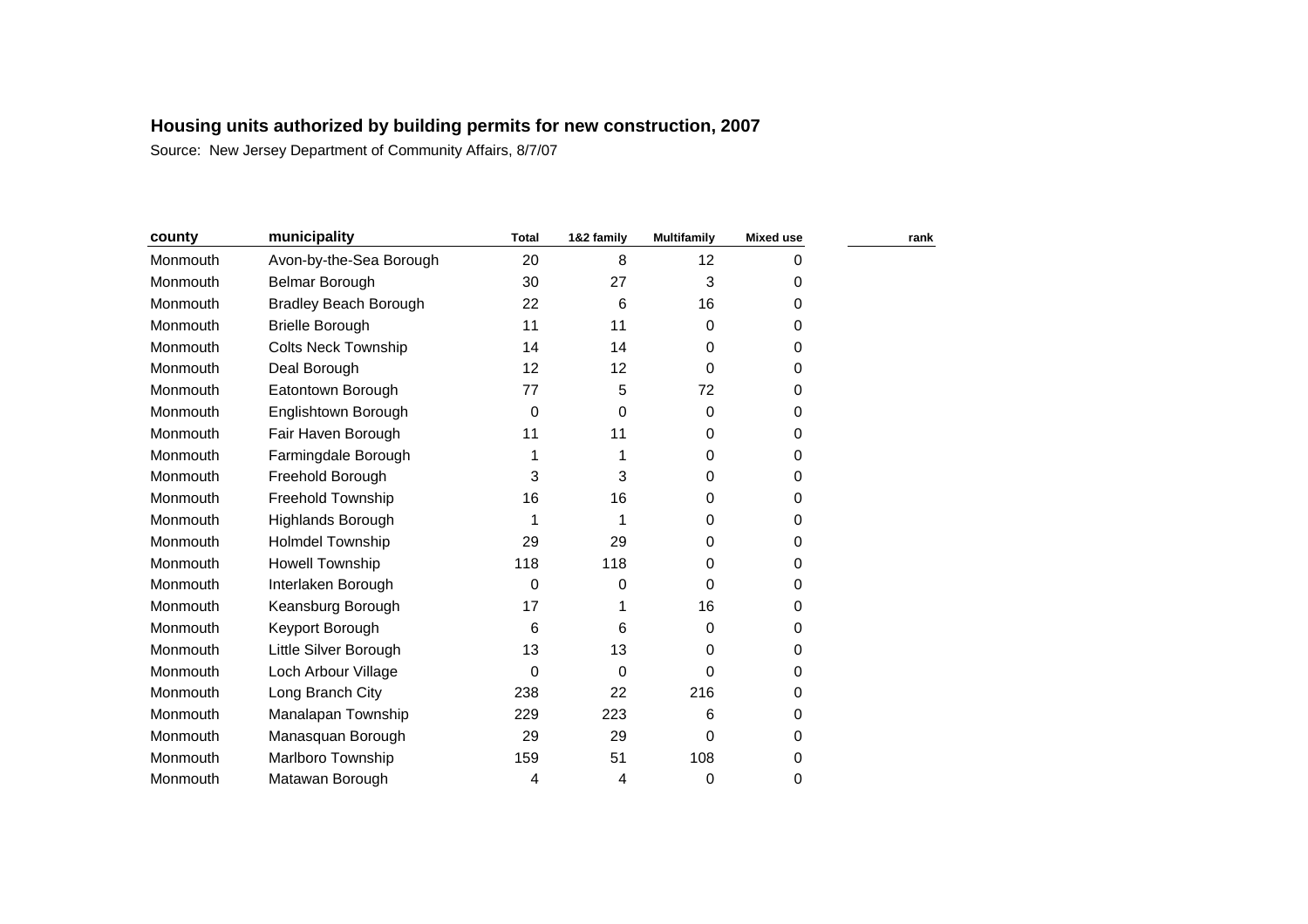| county        | municipality                   | <b>Total</b> | 1&2 family     | <b>Multifamily</b> | <b>Mixed use</b> | rank |
|---------------|--------------------------------|--------------|----------------|--------------------|------------------|------|
| Monmouth      | Aberdeen Township              | 15           | 15             | 0                  | $\Omega$         |      |
| Monmouth      | Middletown Township            | 243          | 55             | 188                | 0                |      |
| Monmouth      | <b>Millstone Township</b>      | 17           | 17             | 0                  | 0                |      |
| Monmouth      | Monmouth Beach Borough         | 7            | 7              | 0                  | $\Omega$         |      |
| Monmouth      | Neptune Township               | 18           | 18             | 0                  | $\Omega$         |      |
| Monmouth      | Neptune City Borough           | 1            | 1              | 0                  | $\Omega$         |      |
| Monmouth      | <b>Tinton Falls Borough</b>    | 267          | 24             | 243                | 0                |      |
| Monmouth      | Ocean Township                 | 27           | 25             | 0                  | 2                |      |
| Monmouth      | Oceanport Borough              | 20           | $\overline{2}$ | 0                  | 18               |      |
| Monmouth      | <b>Hazlet Township</b>         | 21           | 21             | 0                  | 0                |      |
| Monmouth      | Red Bank Borough               | 6            | 6              | 0                  | $\Omega$         |      |
| Monmouth      | Roosevelt Borough              | 0            | 0              | $\Omega$           | 0                |      |
| Monmouth      | Rumson Borough                 | 36           | 36             | 0                  | 0                |      |
| Monmouth      | Sea Bright Borough             | 23           | 23             | 0                  | 0                |      |
| Monmouth      | Sea Girt Borough               | 16           | 16             | 0                  | 0                |      |
| Monmouth      | Shrewsbury Borough             | 1            | 1              | 0                  | $\Omega$         |      |
| Monmouth      | <b>Shrewsbury Township</b>     | 0            | 0              | 0                  | 0                |      |
| Monmouth      | Lake Como Borough              | 4            | 4              | 0                  | 0                |      |
| Monmouth      | Spring Lake Borough            | 19           | 19             | 0                  | 0                |      |
| Monmouth      | Spring Lake Heights Boro       | 11           | 11             | 0                  | 0                |      |
| Monmouth      | Union Beach Borough            | 7            | 7              | 0                  | 0                |      |
| Monmouth      | <b>Upper Freehold Township</b> | 31           | 31             | $\Omega$           | 0                |      |
| Monmouth      | Wall Township                  | 31           | 31             | 0                  | 0                |      |
| Monmouth      | West Long Branch Borough       | 3            | 3              | 0                  | 0                |      |
| <b>Morris</b> | <b>Boonton Town</b>            | 7            | 7              | 0                  | 0                |      |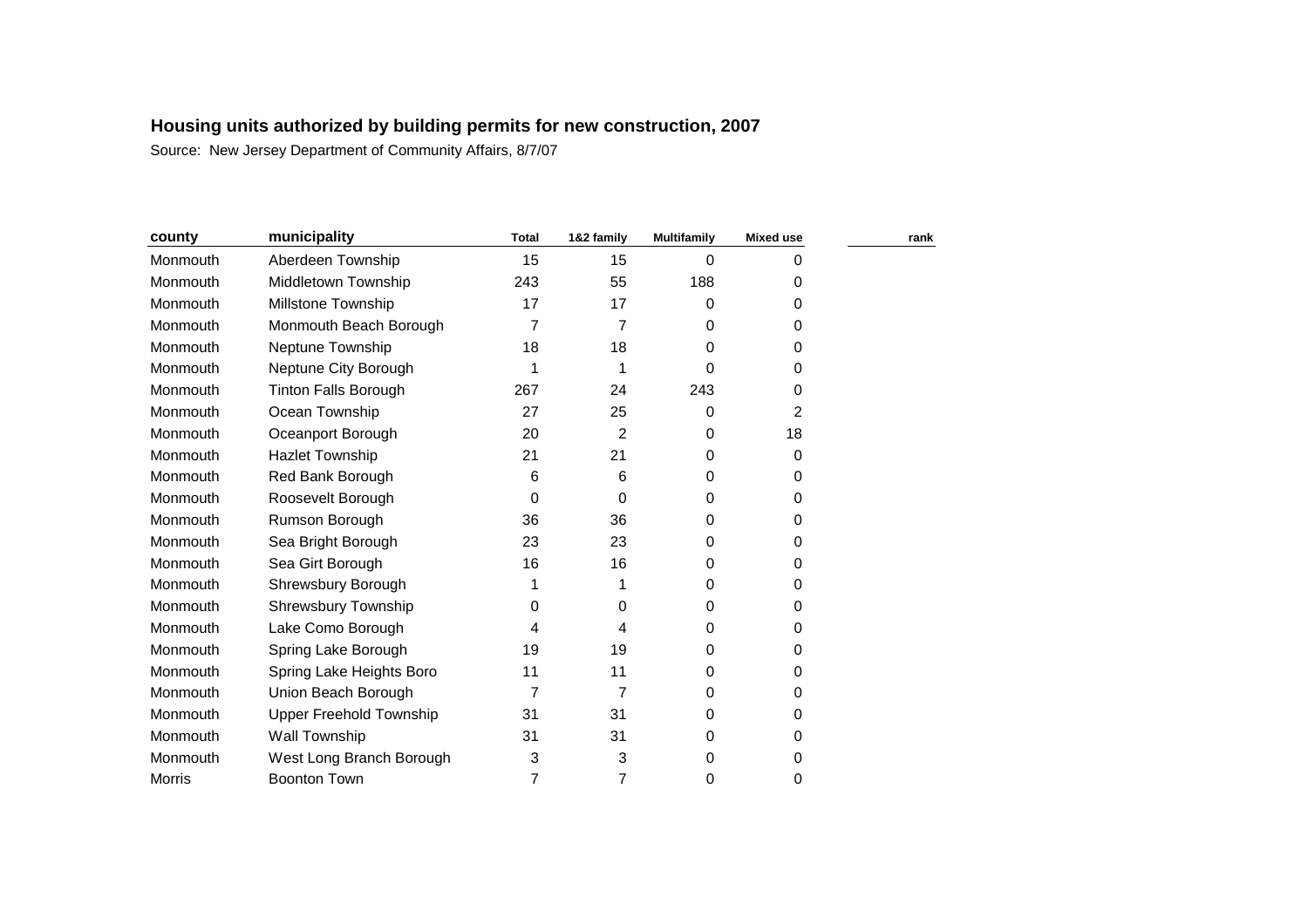| county        | municipality            | <b>Total</b> | 1&2 family | <b>Multifamily</b> | <b>Mixed use</b> | rank |
|---------------|-------------------------|--------------|------------|--------------------|------------------|------|
| <b>Morris</b> | Boonton Township        | 51           | 51         | $\Omega$           | 0                |      |
| <b>Morris</b> | <b>Butler Borough</b>   | 38           | 13         | 25                 | 0                |      |
| Morris        | Chatham Borough         | 7            | 7          | 0                  | 0                |      |
| <b>Morris</b> | Chatham Township        | 27           | 22         | 4                  |                  |      |
| Morris        | Chester Borough         | 20           | 6          | 14                 | 0                |      |
| Morris        | <b>Chester Township</b> | 11           | 11         | 0                  | 0                |      |
| <b>Morris</b> | Denville Township       | 32           | 32         | 0                  | 0                |      |
| <b>Morris</b> | Dover Town              | 5            | 5          | 0                  | 0                |      |
| Morris        | East Hanover Township   | 7            | 7          | 0                  | 0                |      |
| Morris        | Florham Park Borough    | 27           | 27         | 0                  | 0                |      |
| <b>Morris</b> | Hanover Township        | 38           | 37         | 0                  |                  |      |
| <b>Morris</b> | Harding Township        | 9            | 9          | 0                  | 0                |      |
| Morris        | Jefferson Township      | 40           | 40         | 0                  | 0                |      |
| Morris        | Kinnelon Borough        | 9            | 9          | 0                  | 0                |      |
| Morris        | Lincoln Park Borough    | 3            | 3          | 0                  | 0                |      |
| <b>Morris</b> | Madison Borough         | 31           | 31         | 0                  | 0                |      |
| Morris        | Mendham Borough         | 3            | 3          | 0                  | 0                |      |
| <b>Morris</b> | Mendham Township        | 4            | 4          | 0                  | 0                |      |
| <b>Morris</b> | Mine Hill Township      | 2            | 2          | 0                  | 0                |      |
| <b>Morris</b> | Montville Township      | 17           | 16         | 0                  |                  |      |
| <b>Morris</b> | Morris Township         | 20           | 20         | 0                  | 0                |      |
| Morris        | Morris Plains Borough   | 0            | 0          | 0                  | 0                |      |
| Morris        | Morristown Town         | 279          | 5          | 274                | 0                |      |
| <b>Morris</b> | Mountain Lakes Borough  | 6            | 6          | 0                  | 0                |      |
| <b>Morris</b> | Mount Arlington Borough | 6            | 6          | 0                  | 0                |      |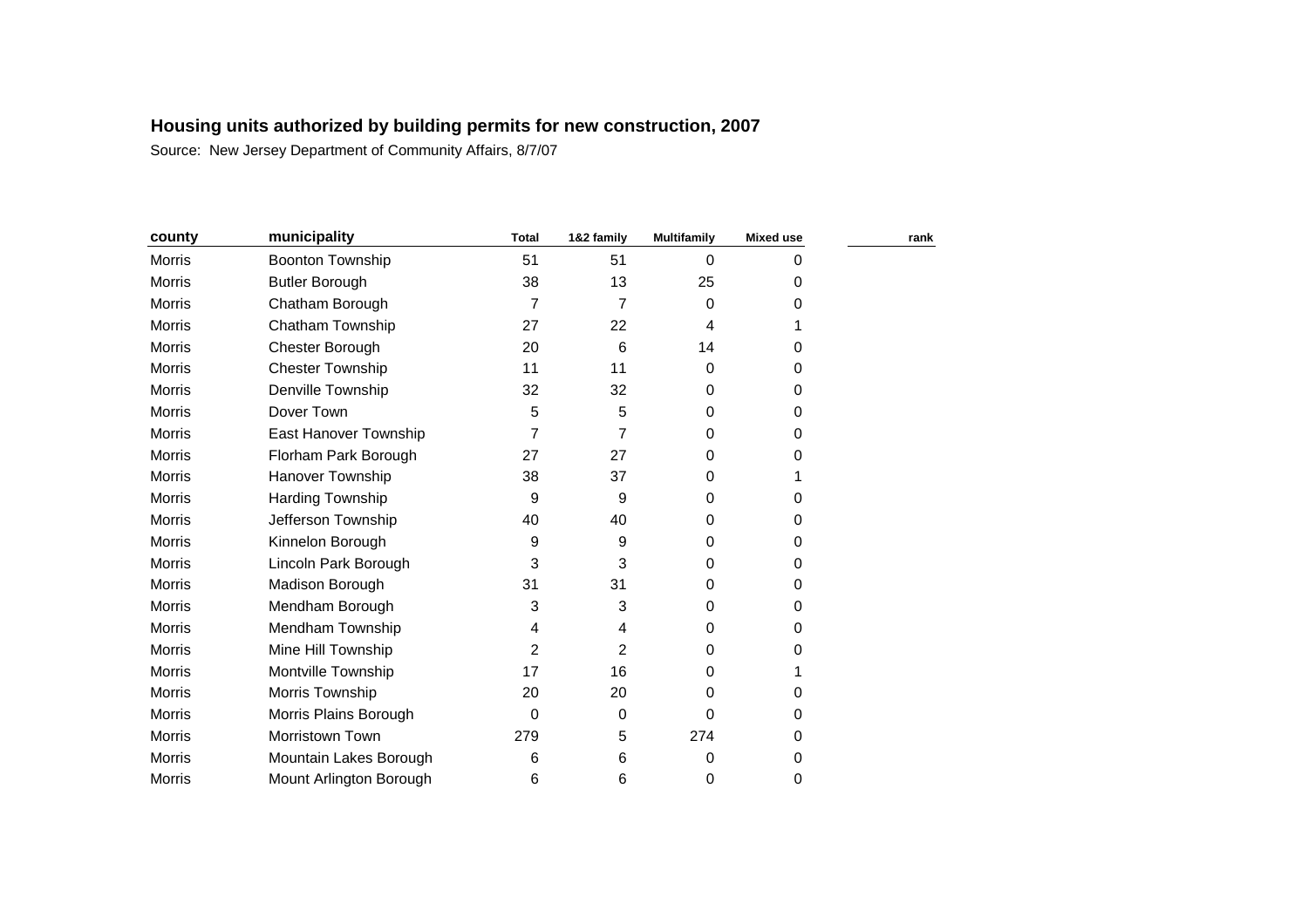| county        | municipality              | <b>Total</b> | 1&2 family  | <b>Multifamily</b> | <b>Mixed use</b> | rank |
|---------------|---------------------------|--------------|-------------|--------------------|------------------|------|
| Morris        | Mount Olive Township      | 24           | 24          | 0                  | 0                |      |
| Morris        | Netcong Borough           | 0            | 0           | 0                  | 0                |      |
| Morris        | Parsippany-Troy Hills Twp | 19           | 19          | 0                  | 0                |      |
| Morris        | Long Hill Township        | 9            | 9           | 0                  | 0                |      |
| Morris        | Pequannock Township       | 5            | 5           | 0                  | 0                |      |
| Morris        | Randolph Township         | 6            | 6           | 0                  | 0                |      |
| Morris        | Riverdale Borough         | 4            | 3           |                    | 0                |      |
| Morris        | Rockaway Borough          | 5            | 5           | 0                  | 0                |      |
| Morris        | Rockaway Township         | 93           | 15          | 78                 | 0                |      |
| <b>Morris</b> | Roxbury Township          | 25           | 25          | 0                  | 0                |      |
| Morris        | Victory Gardens Borough   | 0            | $\mathbf 0$ | 0                  | 0                |      |
| <b>Morris</b> | Washington Township       | 16           | 16          | 0                  | 0                |      |
| <b>Morris</b> | Wharton Borough           | 3            | 3           | 0                  | 0                |      |
| Ocean         | Barnegat Light Borough    | 0            | 0           | 0                  | 0                |      |
| Ocean         | Bay Head Borough          | 3            | 3           | 0                  | 0                |      |
| Ocean         | Beach Haven Borough       | 15           | 15          | 0                  | 0                |      |
| Ocean         | Beachwood Borough         | 21           | 21          | 0                  | 0                |      |
| Ocean         | <b>Berkeley Township</b>  | 75           | 75          | 0                  | 0                |      |
| Ocean         | <b>Brick Township</b>     | 134          | 134         | 0                  | 0                |      |
| Ocean         | Toms River Township       | 393          | 194         | 198                |                  |      |
| Ocean         | Eagleswood Township       | 13           | 13          | 0                  | 0                |      |
| Ocean         | Harvey Cedars Borough     | 0            | 0           | 0                  | 0                |      |
| Ocean         | Island Heights Borough    | 2            | 2           | 0                  | 0                |      |
| Ocean         | Jackson Township          | 188          | 188         | 0                  | 0                |      |
| Ocean         | Lacey Township            | 46           | 46          | 0                  | 0                |      |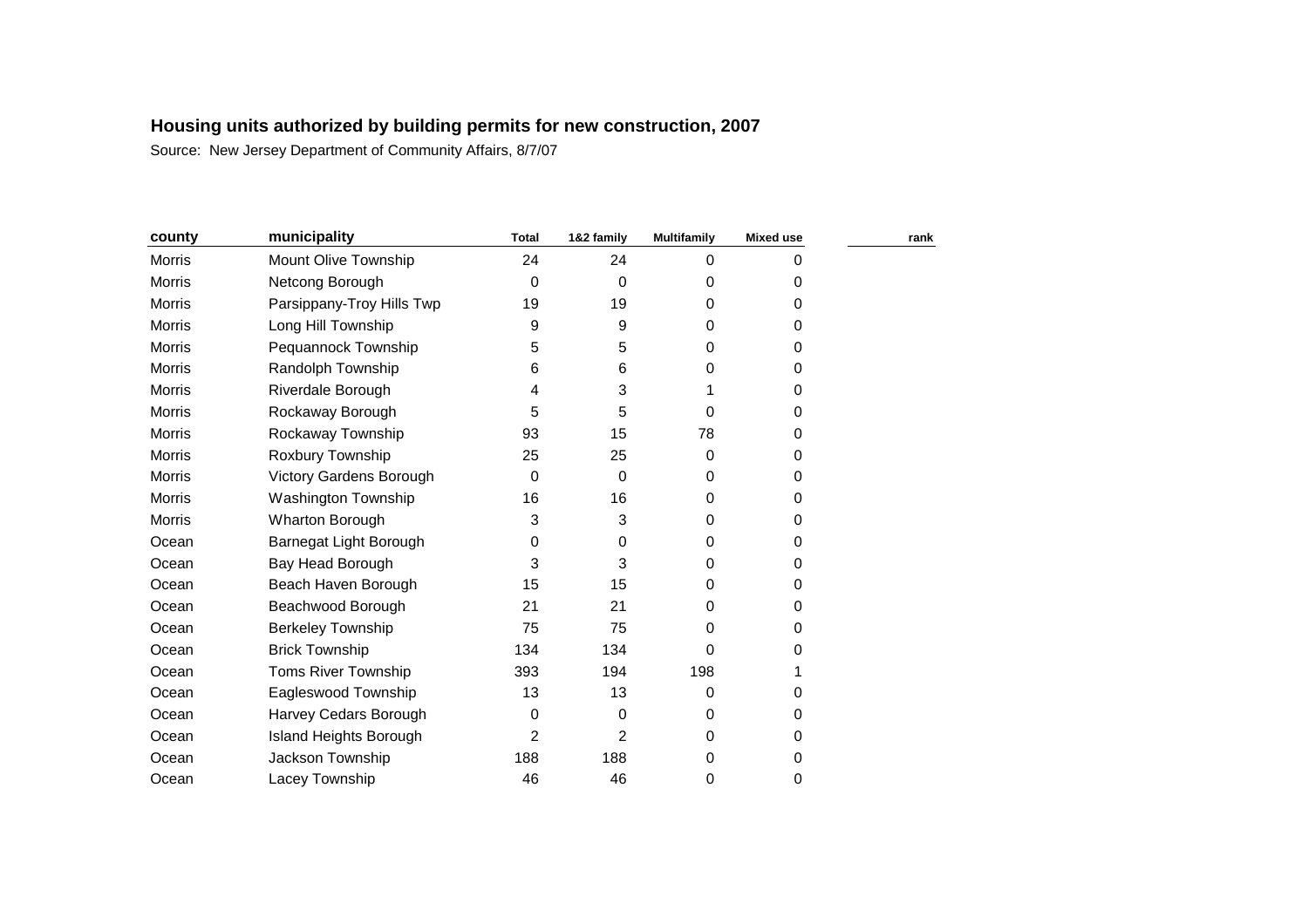| county  | municipality                | <b>Total</b> | 1&2 family     | <b>Multifamily</b> | <b>Mixed use</b> | rank |
|---------|-----------------------------|--------------|----------------|--------------------|------------------|------|
| Ocean   | Lakehurst Borough           | 0            | 0              | $\Omega$           | 0                |      |
| Ocean   | Lakewood Township           | 265          | 208            | 57                 | $\mathbf 0$      |      |
| Ocean   | Lavallette Borough          | 18           | 18             | 0                  | $\mathbf 0$      |      |
| Ocean   | Little Egg Harbor Township  | 108          | 100            | 6                  | 2                |      |
| Ocean   | Long Beach Township         | 117          | 117            | 0                  | 0                |      |
| Ocean   | <b>Manchester Township</b>  | 118          | 118            | 0                  | 0                |      |
| Ocean   | Mantoloking Borough         | 2            | $\overline{2}$ | 0                  | 0                |      |
| Ocean   | Ocean Township              | 162          | 161            | 0                  |                  |      |
| Ocean   | Ocean Gate Borough          | 7            | 7              | 0                  | $\Omega$         |      |
| Ocean   | Pine Beach Borough          | 0            | 0              | 0                  | $\Omega$         |      |
| Ocean   | <b>Plumsted Township</b>    | 8            | 8              | 0                  | 0                |      |
| Ocean   | Point Pleasant Borough      | 70           | 26             | 44                 | 0                |      |
| Ocean   | Point Pleasant Beach Boro   | 10           | 10             | $\Omega$           | 0                |      |
| Ocean   | Seaside Heights Borough     | 20           | 6              | 14                 | 0                |      |
| Ocean   | Seaside Park Borough        | 17           | 17             | 0                  | 0                |      |
| Ocean   | Ship Bottom Borough         | 19           | 18             |                    | 0                |      |
| Ocean   | South Toms River Borough    | 0            | 0              | 0                  | 0                |      |
| Ocean   | <b>Stafford Township</b>    | 151          | 150            | 0                  |                  |      |
| Ocean   | Surf City Borough           | 21           | 21             | 0                  | $\Omega$         |      |
| Ocean   | <b>Tuckerton Borough</b>    | 13           | 1              | 0                  | 12               |      |
| Ocean   | <b>Barnegat Township</b>    | 181          | 178            | 3                  | $\mathbf 0$      |      |
| Passaic | <b>Bloomingdale Borough</b> | 4            | 4              | 0                  | 0                |      |
| Passaic | <b>Clifton City</b>         | 31           | 13             | 18                 | 0                |      |
| Passaic | Haledon Borough             | 28           | 28             | 0                  | 0                |      |
| Passaic | Hawthorne Borough           | 6            | 6              | 0                  | 0                |      |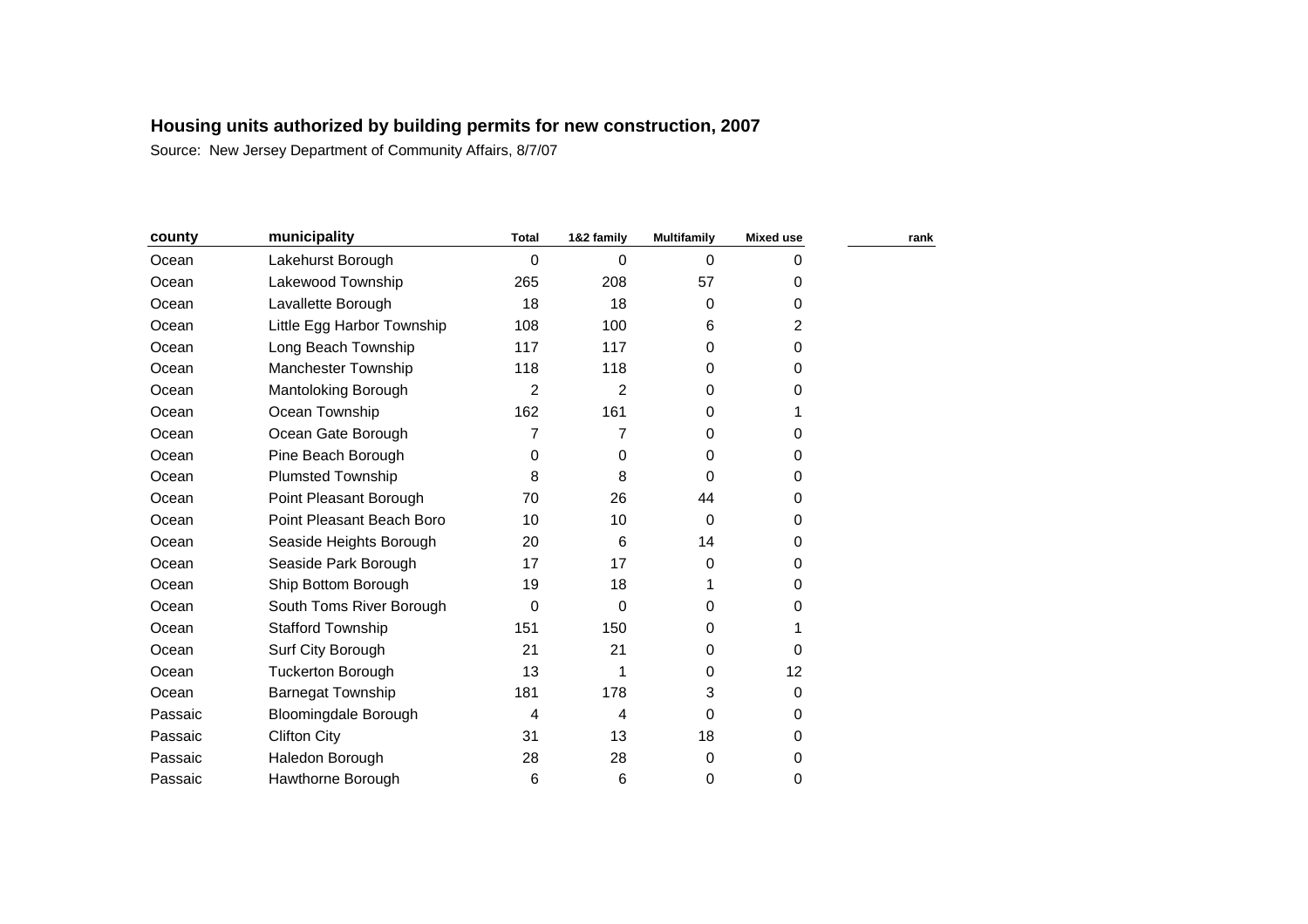| county  | municipality                  | <b>Total</b> | 1&2 family     | <b>Multifamily</b> | <b>Mixed use</b> | rank |
|---------|-------------------------------|--------------|----------------|--------------------|------------------|------|
| Passaic | Little Falls Township         | 8            | 8              | 0                  | 0                |      |
| Passaic | North Haledon Borough         | 7            | 7              | 0                  | 0                |      |
| Passaic | Passaic City                  | 69           | 32             | 36                 |                  |      |
| Passaic | Paterson City                 | 191          | 180            | 9                  | 2                |      |
| Passaic | Pompton Lakes Borough         | 5            | 5              | 0                  | 0                |      |
| Passaic | Prospect Park Borough         | 0            | 0              | 0                  | 0                |      |
| Passaic | Ringwood Borough              | 6            | 6              | 0                  | 0                |      |
| Passaic | <b>Totowa Borough</b>         | 3            | 2              | 0                  |                  |      |
| Passaic | Wanaque Borough               | 227          | 0              | 227                | 0                |      |
| Passaic | Wayne Township                | 14           | 14             | 0                  | 0                |      |
| Passaic | West Milford Township         | 22           | 22             | 0                  | 0                |      |
| Passaic | West Paterson Borough         | 143          | 27             | 116                | 0                |      |
| Salem   | Alloway Township              | 16           | 16             | 0                  | 0                |      |
| Salem   | Elmer Borough                 | 2            | 2              | 0                  | 0                |      |
| Salem   | Elsinboro Township            | 2            | $\overline{2}$ | 0                  | 0                |      |
| Salem   | Lower Alloways Creek Twp      | 4            | 4              | 0                  | 0                |      |
| Salem   | Mannington Township           | 4            | 4              | 0                  | 0                |      |
| Salem   | Oldmans Township              | 2            | 2              | 0                  | 0                |      |
| Salem   | Penns Grove Borough           |              |                | 0                  | 0                |      |
| Salem   | Pennsville Township           | 12           | 12             | 0                  | 0                |      |
| Salem   | Pilesgrove Township           | 2            | 2              | 0                  | 0                |      |
| Salem   | Pittsgrove Township           | 16           | 16             | 0                  | 0                |      |
| Salem   | Quinton Township              | 5            | 5              | 0                  | 0                |      |
| Salem   | Salem City                    | 0            | 0              | 0                  | 0                |      |
| Salem   | <b>Carneys Point Township</b> | 3            | 3              | 0                  | 0                |      |
|         |                               |              |                |                    |                  |      |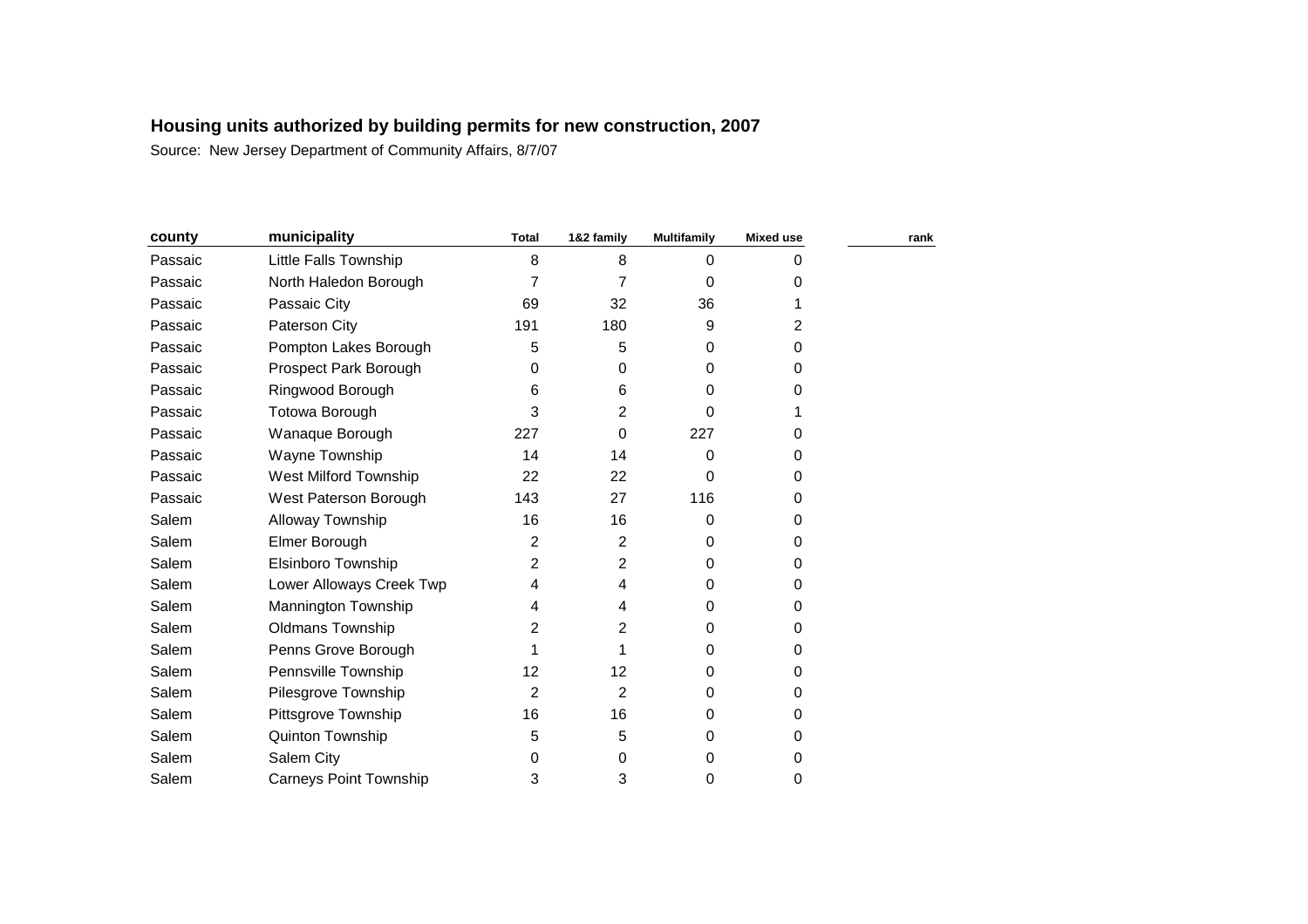| county        | municipality                     | <b>Total</b> | 1&2 family     | <b>Multifamily</b> | <b>Mixed use</b> | rank |
|---------------|----------------------------------|--------------|----------------|--------------------|------------------|------|
| Salem         | <b>Upper Pittsgrove Township</b> | 14           | 14             | 0                  | 0                |      |
| Salem         | Woodstown Borough                | 28           | 25             | 0                  | 3                |      |
| Somerset      | <b>Bedminster Township</b>       | 6            | 6              | 0                  | 0                |      |
| Somerset      | <b>Bernards Township</b>         | 22           | 22             | 0                  | 0                |      |
| Somerset      | Bernardsville Borough            | 18           | 18             | 0                  | 0                |      |
| Somerset      | Bound Brook Borough              | 50           | 2              | 48                 | 0                |      |
| Somerset      | <b>Branchburg Township</b>       | 30           | 5              | 25                 | 0                |      |
| Somerset      | <b>Bridgewater Township</b>      | 46           | 26             | 20                 | 0                |      |
| Somerset      | Far Hills Borough                | 0            | 0              | $\Omega$           | 0                |      |
| Somerset      | Franklin Township                | 296          | 184            | 112                | 0                |      |
| Somerset      | Green Brook Township             | 2            | $\overline{2}$ | 0                  | 0                |      |
| Somerset      | Hillsborough Township            | 213          | 177            | 36                 | 0                |      |
| Somerset      | Manville Borough                 |              | 4              | 3                  | 0                |      |
| Somerset      | Millstone Borough                |              | 1              | 0                  | 0                |      |
| Somerset      | Montgomery Township              | 6            | 6              | 0                  | 0                |      |
| Somerset      | North Plainfield Borough         |              | 1              | 0                  | 0                |      |
| Somerset      | Peapack-Gladstone Boro           | 6            | 6              | 0                  | 0                |      |
| Somerset      | Raritan Borough                  |              |                | 0                  | 0                |      |
| Somerset      | Rocky Hill Borough               | 0            | 0              | 0                  | 0                |      |
| Somerset      | Somerville Borough               | 9            | 9              | 0                  | 0                |      |
| Somerset      | South Bound Brook Boro           |              |                | 0                  | 0                |      |
| Somerset      | Warren Township                  | 46           | 41             | 4                  |                  |      |
| Somerset      | Watchung Borough                 | 6            | 6              | 0                  | 0                |      |
| <b>Sussex</b> | Andover Borough                  | 0            | 0              | 0                  | 0                |      |
| Sussex        | Andover Township                 | 17           | 16             | 1                  | 0                |      |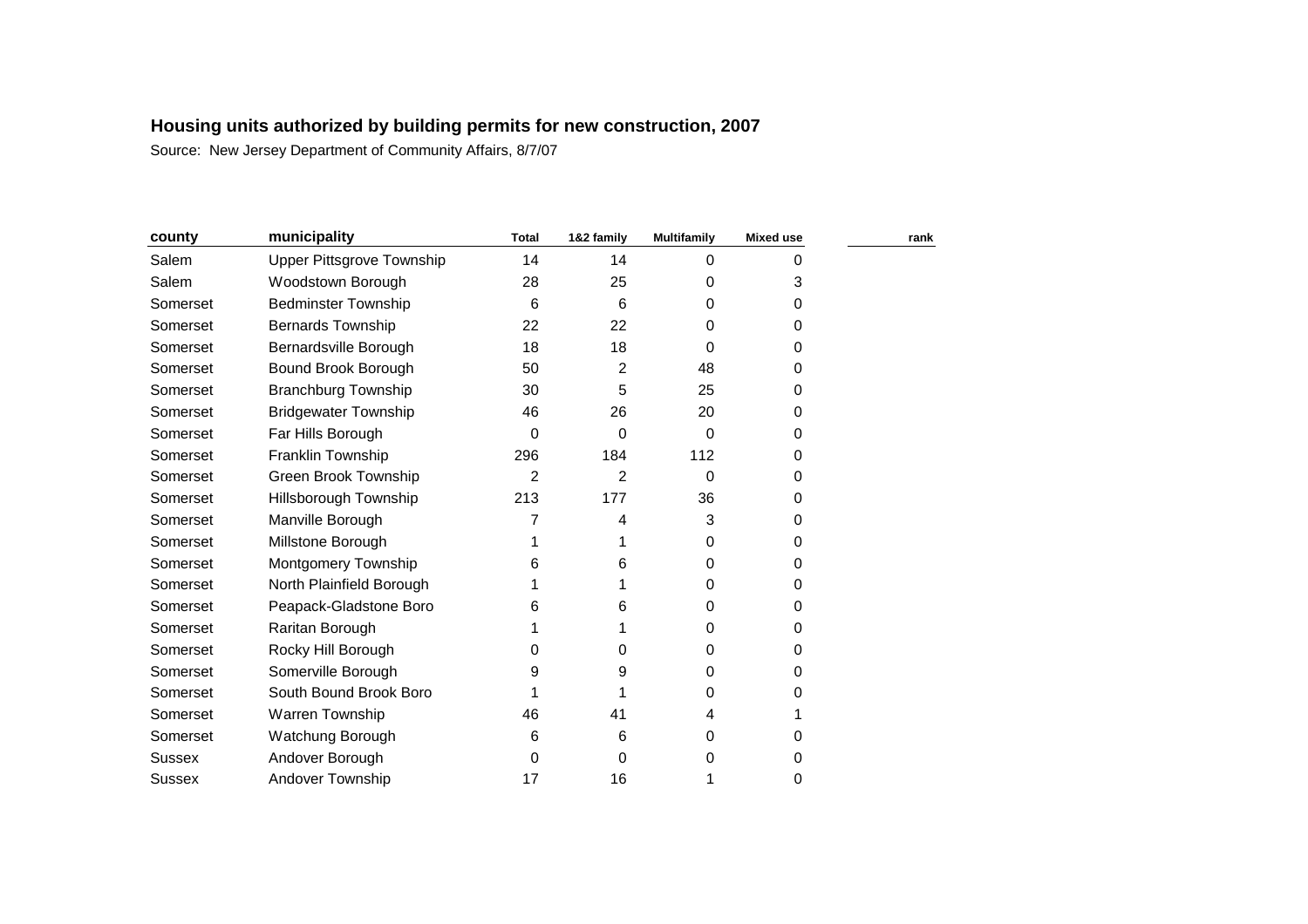| county        | municipality               | <b>Total</b> | 1&2 family | <b>Multifamily</b> | <b>Mixed use</b> | rank |
|---------------|----------------------------|--------------|------------|--------------------|------------------|------|
| <b>Sussex</b> | Branchville Borough        | 0            | 0          | $\mathbf 0$        | 0                |      |
| <b>Sussex</b> | Byram Township             | 10           | 10         | 0                  | 0                |      |
| <b>Sussex</b> | <b>Frankford Township</b>  | 15           | 15         | 0                  | 0                |      |
| <b>Sussex</b> | Franklin Borough           | 3            | 3          | 0                  | 0                |      |
| <b>Sussex</b> | Fredon Township            | 0            | 0          | 0                  | 0                |      |
| <b>Sussex</b> | Green Township             | 22           | 22         | 0                  | 0                |      |
| Sussex        | Hamburg Borough            | 5            | 5          | 0                  | 0                |      |
| <b>Sussex</b> | Hampton Township           | 5            | 5          | 0                  | 0                |      |
| <b>Sussex</b> | Hardyston Township         | 12           | 12         | $\Omega$           | 0                |      |
| Sussex        | Hopatcong Borough          | 10           | 10         | 0                  | 0                |      |
| <b>Sussex</b> | Lafayette Township         | 4            | 4          | 0                  | 0                |      |
| Sussex        | Montague Township          | 18           | 18         | 0                  | 0                |      |
| <b>Sussex</b> | Newton Town                | 0            | 0          | 0                  | 0                |      |
| <b>Sussex</b> | Ogdensburg Borough         | 0            | 0          | 0                  | 0                |      |
| <b>Sussex</b> | Sandyston Township         | 2            | 2          | $\Omega$           | 0                |      |
| <b>Sussex</b> | Sparta Township            | 63           | 52         | 11                 | 0                |      |
| <b>Sussex</b> | Stanhope Borough           | 6            | 6          | $\Omega$           | 0                |      |
| <b>Sussex</b> | <b>Stillwater Township</b> | 6            | 6          | 0                  | 0                |      |
| <b>Sussex</b> | Sussex Borough             | 0            | 0          | 0                  | 0                |      |
| <b>Sussex</b> | Vernon Township            | 24           | 24         | $\Omega$           | 0                |      |
| <b>Sussex</b> | Walpack Township           | 0            | 0          | 0                  | 0                |      |
| <b>Sussex</b> | Wantage Township           | 48           | 18         | 30                 | 0                |      |
| Union         | Berkeley Heights Township  | 15           | 15         | 0                  | 0                |      |
| Union         | <b>Clark Township</b>      | 16           | 16         | 0                  | 0                |      |
| Union         | <b>Cranford Township</b>   | 25           | 20         | 5                  | 0                |      |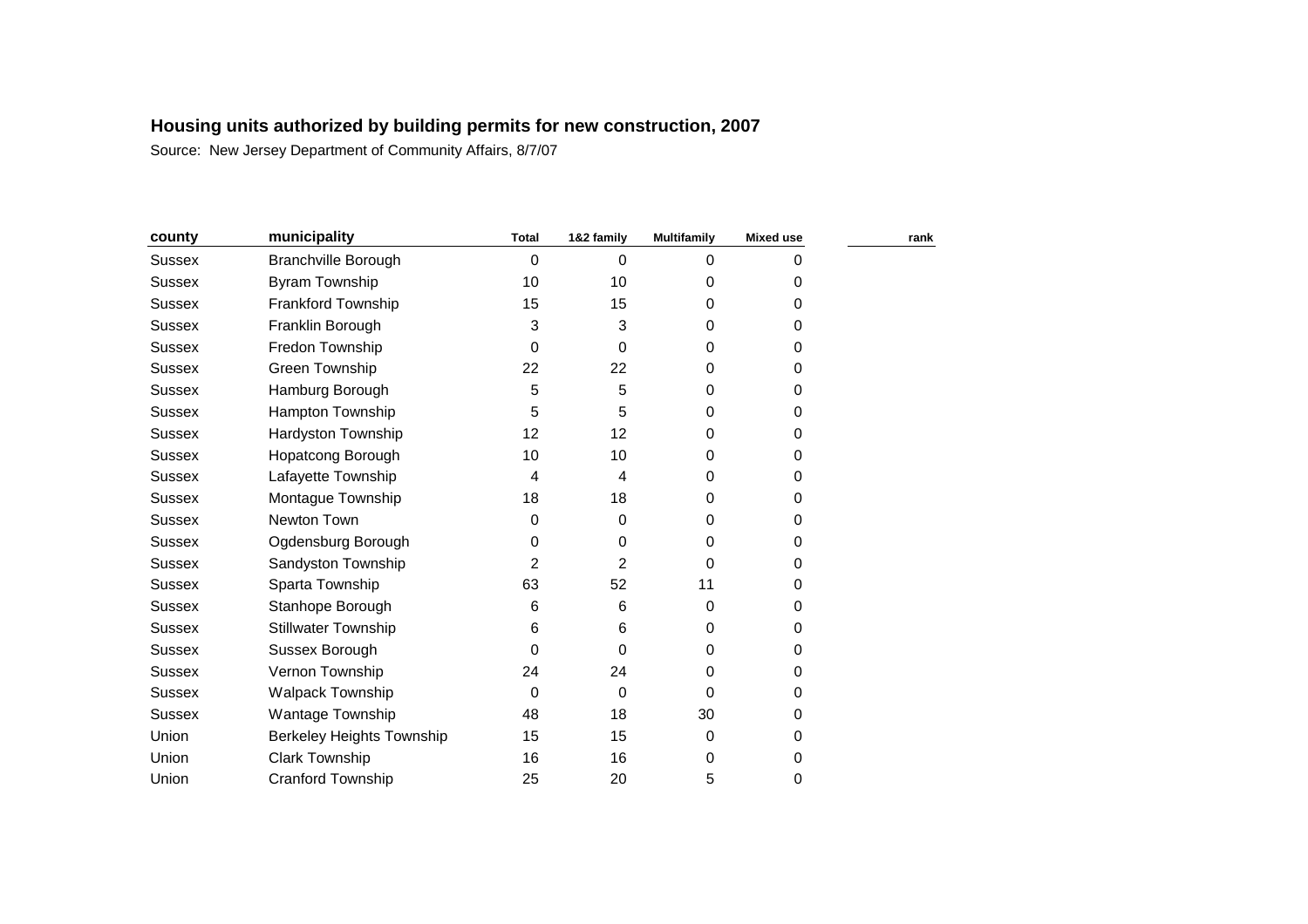| county | municipality               | <b>Total</b> | 1&2 family | <b>Multifamily</b> | <b>Mixed use</b> | rank |
|--------|----------------------------|--------------|------------|--------------------|------------------|------|
| Union  | <b>Elizabeth City</b>      | 452          | 380        | 72                 | 0                |      |
| Union  | Fanwood Borough            | 3            | 3          | $\mathbf 0$        | 0                |      |
| Union  | Garwood Borough            | 23           | 4          | 19                 | 0                |      |
| Union  | Hillside Township          | 10           | 9          | 0                  |                  |      |
| Union  | Kenilworth Borough         | 10           | 10         | 0                  | 0                |      |
| Union  | <b>Linden City</b>         | 37           | 31         | 6                  | 0                |      |
| Union  | Mountainside Borough       | 9            | 9          | 0                  | 0                |      |
| Union  | New Providence Borough     | 6            | 6          | 0                  | 0                |      |
| Union  | <b>Plainfield City</b>     | 7            | 7          | 0                  | 0                |      |
| Union  | <b>Rahway City</b>         | 59           | 23         | 36                 | 0                |      |
| Union  | Roselle Borough            | 3            | 3          | 0                  | 0                |      |
| Union  | Roselle Park Borough       | 7            | 7          | 0                  | 0                |      |
| Union  | Scotch Plains Township     | 33           | 32         | 0                  |                  |      |
| Union  | Springfield Township       | 0            | 0          | 0                  | 0                |      |
| Union  | <b>Summit City</b>         | 12           | 12         | 0                  | 0                |      |
| Union  | Union Township             | 12           | 12         | 0                  | 0                |      |
| Union  | <b>Westfield Town</b>      | 50           | 50         | $\Omega$           | 0                |      |
| Union  | Winfield Township          | 0            | 0          | $\Omega$           | 0                |      |
| Warren | Allamuchy Township         | 6            | 6          | 0                  | 0                |      |
| Warren | Alpha Borough              |              |            | 0                  | 0                |      |
| Warren | <b>Belvidere Town</b>      |              |            | 0                  | 0                |      |
| Warren | <b>Blairstown Township</b> | 9            | 9          | 0                  | 0                |      |
| Warren | Franklin Township          | 2            | 2          | 0                  | 0                |      |
| Warren | Frelinghuysen Township     | 5            | 5          | 0                  | 0                |      |
| Warren | <b>Greenwich Township</b>  | 0            | 0          | 0                  | 0                |      |